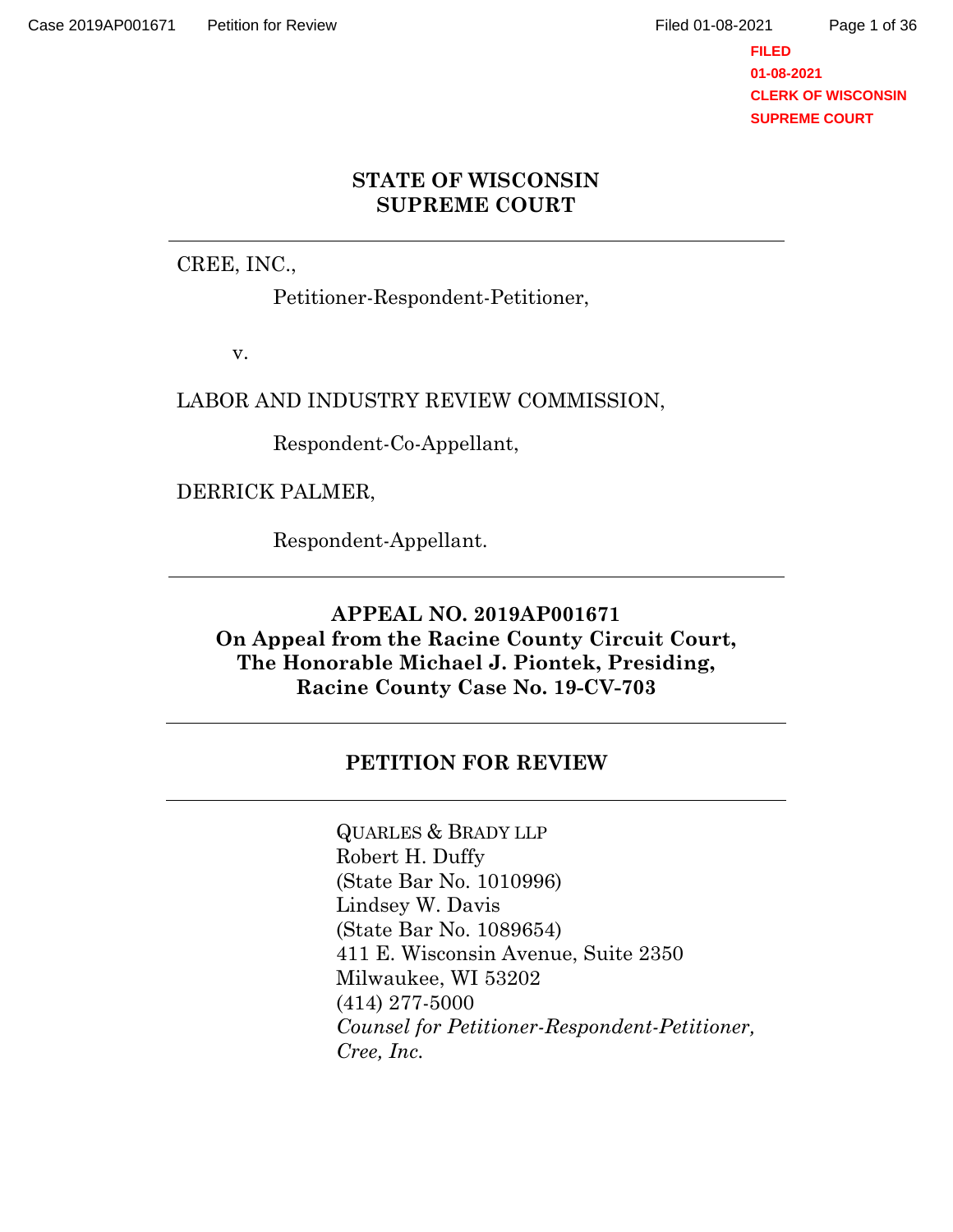# **TABLE OF CONTENTS**

|    |                                                                                               |                                                                     | Page |
|----|-----------------------------------------------------------------------------------------------|---------------------------------------------------------------------|------|
|    |                                                                                               |                                                                     |      |
|    |                                                                                               |                                                                     |      |
|    |                                                                                               |                                                                     |      |
|    |                                                                                               | STATEMENT OF CRITERIA WARRANTING REVIEW 2                           |      |
| Ι. | First Issue: Application Of The Substantial<br>Relationship Test To Domestic Violence Crimes2 |                                                                     |      |
| Π. | Second Issue: The Authority To Reject                                                         |                                                                     |      |
|    |                                                                                               |                                                                     |      |
| Ι. |                                                                                               |                                                                     |      |
| H. |                                                                                               |                                                                     |      |
|    | Α.                                                                                            | Cree's Applications Specialist Position6                            |      |
|    | Β.                                                                                            | <b>Palmer Receives A Conditional</b>                                |      |
|    | C.                                                                                            | Cree Learns Of Palmer's Violent<br>Criminal Record And Rescinds Its |      |
|    | D.                                                                                            | Palmer's Other Convictions For Violence9                            |      |
|    | Е.                                                                                            | Dr. Hanusa's Unrefuted Expert                                       |      |
| Ш. |                                                                                               |                                                                     |      |
|    | А.                                                                                            | Disposition Before The ERD  10                                      |      |
|    | <b>B.</b>                                                                                     |                                                                     |      |
|    | C.                                                                                            | Disposition Before The Circuit Court 12                             |      |
|    | D.                                                                                            | Disposition Before The Court of Appeals  13                         |      |
|    |                                                                                               |                                                                     |      |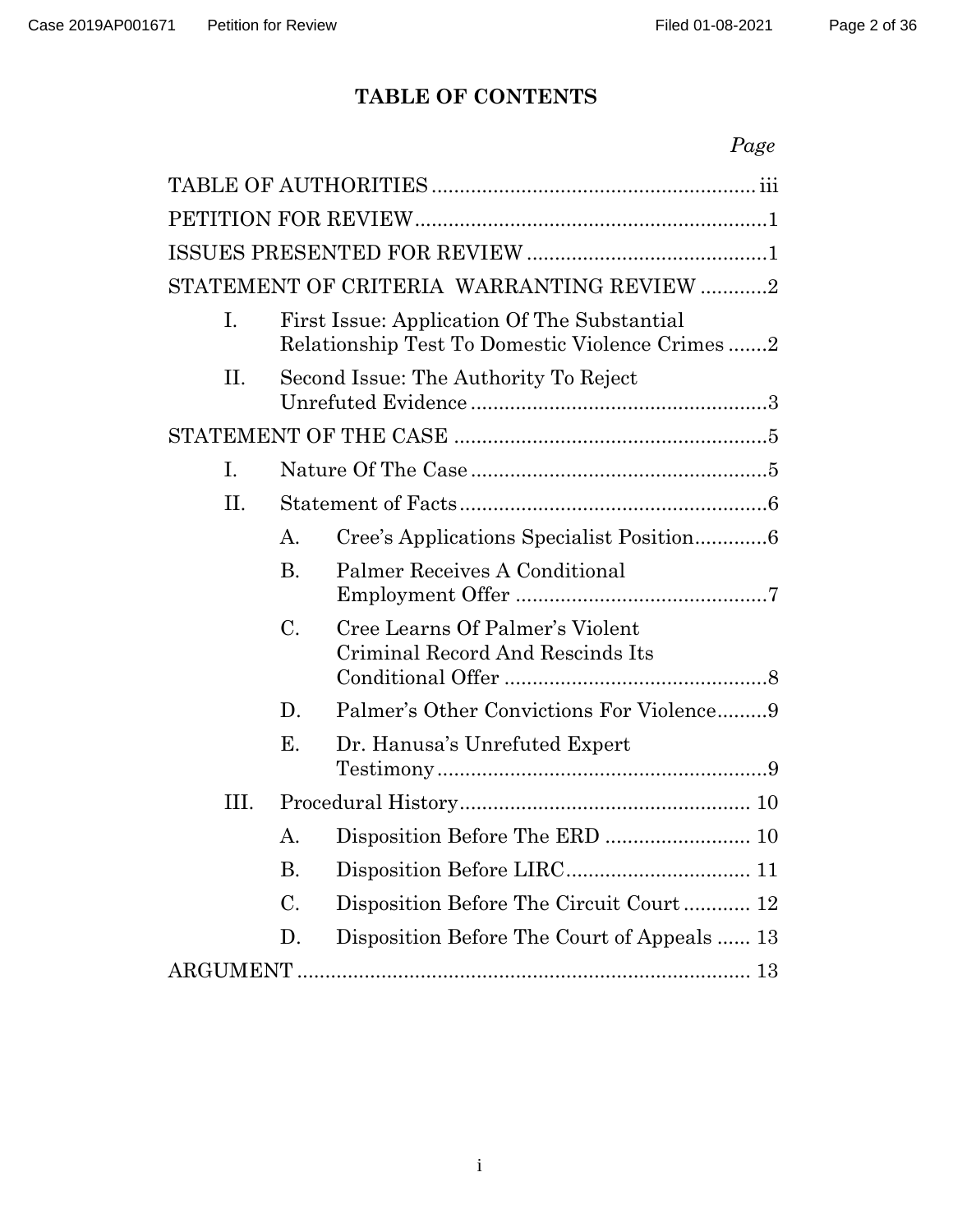*Page*

Page 3 of 36

# **TABLE OF CONTENTS**

|    | The Court Should Review LIRC's And The<br>Court Of Appeals' Erroneous Interpretation<br>And Application Of The Substantial                         |
|----|----------------------------------------------------------------------------------------------------------------------------------------------------|
| A. | What Constitutes A Substantial<br>Relationship Within The Meaning Of The<br>WFEA Is A Question Of Law Reviewed                                     |
| В. | Review Is Necessary To Clarify And<br>Harmonize The Interpretation and<br>Application Of The Substantial<br>Relationship Test To Domestic Violence |
|    | 1.<br>The Court's Interpretation Of The<br>Substantial Relationship Test 15                                                                        |
|    | 2.<br>LIRC's Inconsistent Interpretation<br>And Application Of The Substantial                                                                     |
|    | LIRC's Focus On General<br>a.<br><b>Facts And Character</b><br>Circumstances Involving<br>Non-Domestic Violence                                    |
|    | $\mathbf{b}$ .<br>LIRC's Context-Specific<br>Inquiry In Cases Involving<br>Domestic Violence 19                                                    |
|    | 3.<br>The Misapplication Of The<br>Substantial Relationship Test In                                                                                |
|    | The Court Should Review LIRC's Erroneous<br>And Unsupported Credibility And Weight                                                                 |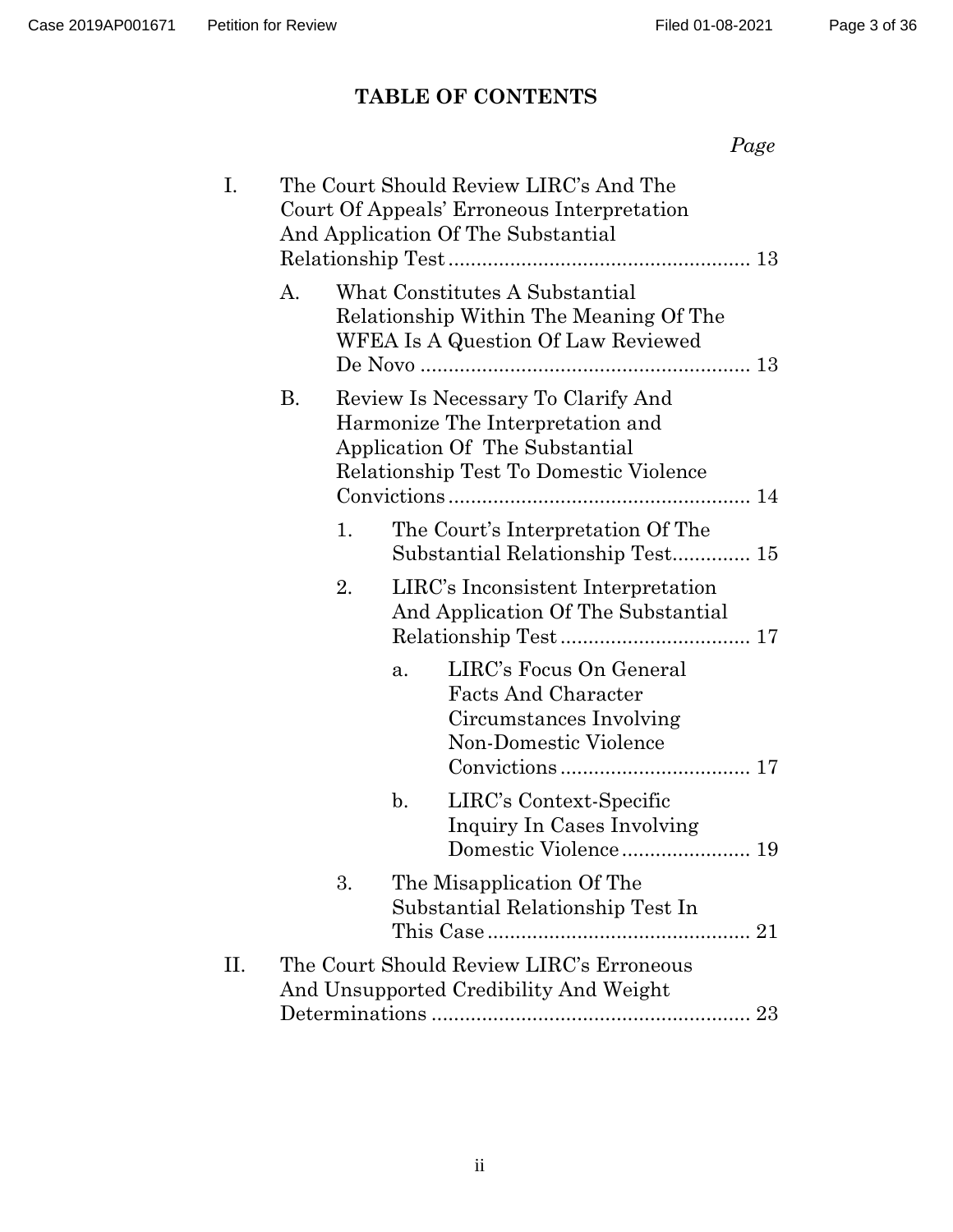# **TABLE OF CONTENTS**

*Page*

| A.                                          | LIRC And The Court Of Appeals           |  |  |  |  |
|---------------------------------------------|-----------------------------------------|--|--|--|--|
|                                             | Improperly Disregarded Cree's Unrefuted |  |  |  |  |
|                                             | Testimony Regarding The Nature of The   |  |  |  |  |
|                                             | Job And The Opportunity To Reoffend 23  |  |  |  |  |
| B.                                          | LIRC And The Court Of Appeals           |  |  |  |  |
|                                             | Improperly Disregarded Dr. Hanusa's     |  |  |  |  |
|                                             |                                         |  |  |  |  |
|                                             |                                         |  |  |  |  |
|                                             |                                         |  |  |  |  |
| CERTIFICATION REGARDING ELECTRONIC BRIEF 29 |                                         |  |  |  |  |
|                                             |                                         |  |  |  |  |
|                                             |                                         |  |  |  |  |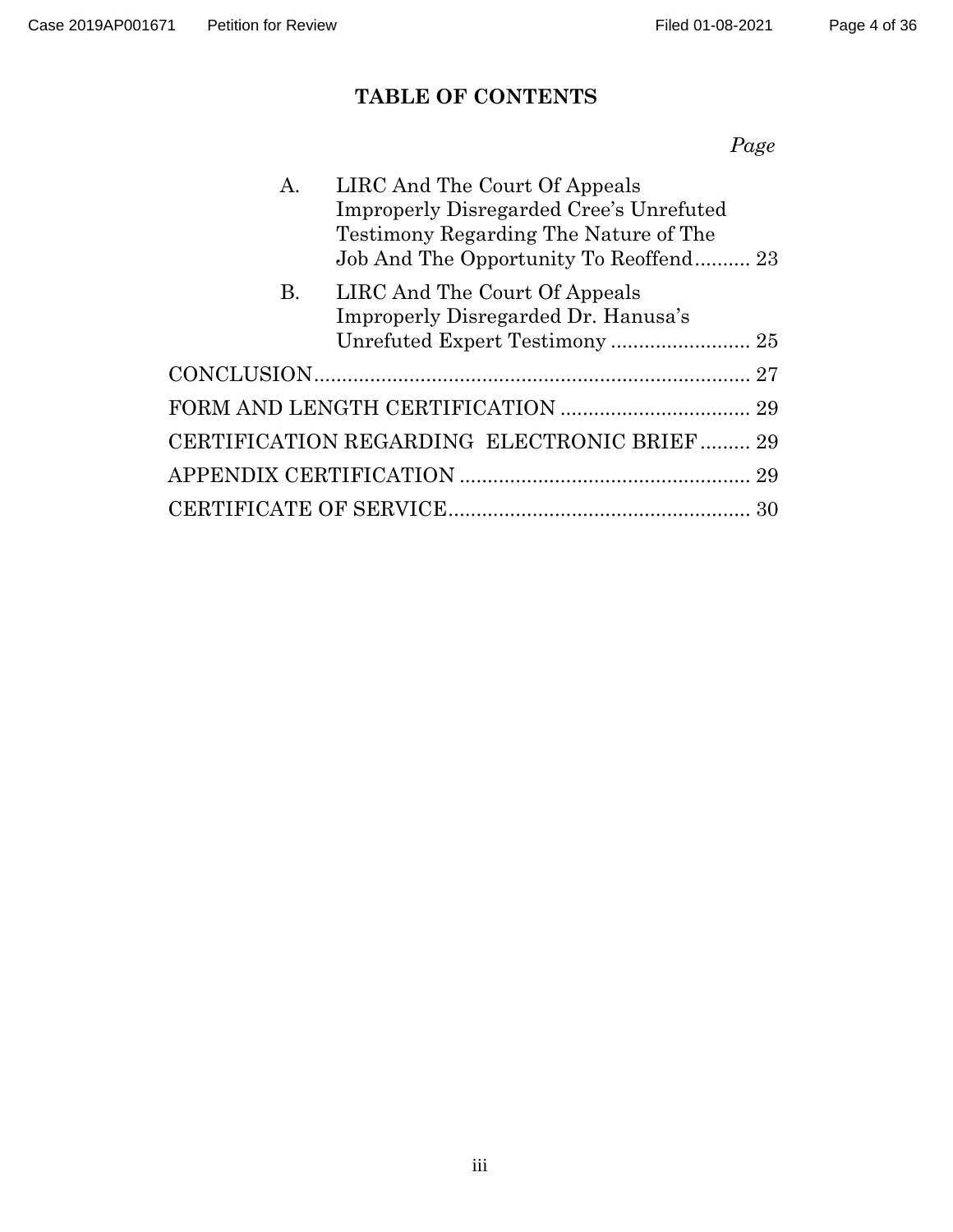## **TABLE OF AUTHORITIES**

| Page(s)<br>Cases                                                           |
|----------------------------------------------------------------------------|
| Applied Plastics, Inc. v. LIRC,                                            |
| Gibson v. Transp. Comm'n,                                                  |
| Jaeger Baking Co. v. Kretschmann,                                          |
| Johnson Controls, Inc. v. Employers Ins. of Wausau,                        |
| Keeler v. LIRC,<br>154 Wis. 2d 626, 453 N.W.2d 902 (Ct. App. 1990)  14     |
| Link Indust., Inc. v. LIRC,                                                |
| Lyndon Station,                                                            |
| Milwaukee County v. LIRC,<br>139 Wis. 2d 805, 407 N.W.2d 908 (1987) Passim |
| Samens v. LIRC,                                                            |
| Tetra Tech EC, Inc. v. DOR,<br>2018 WI 75, 382 Wis. 2d 496, 914 N.W.2d  14 |
| Universal Foods Corp. v. LIRC,                                             |
| Wis. Bell, Inc. v. LIRC,                                                   |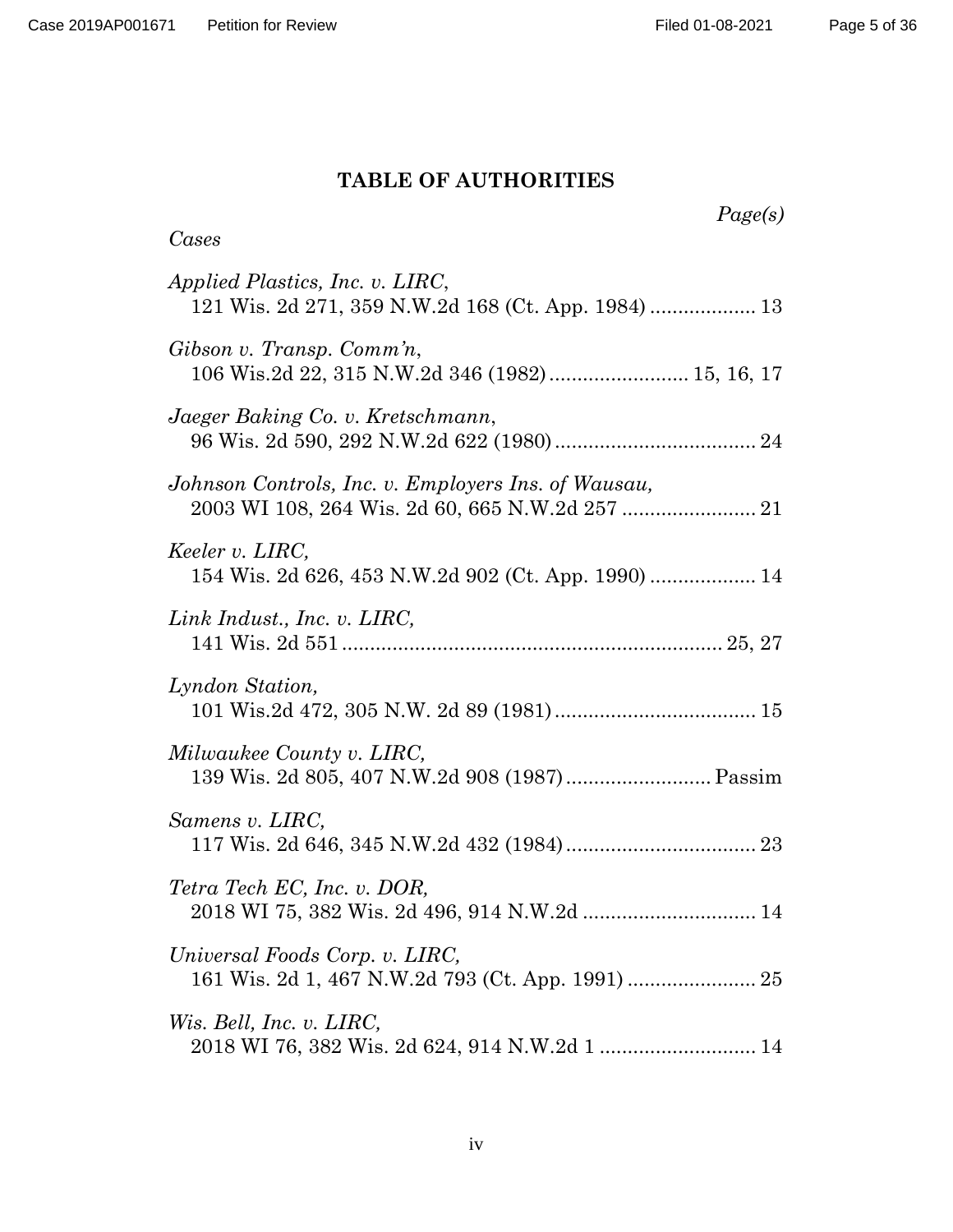#### **Statutes**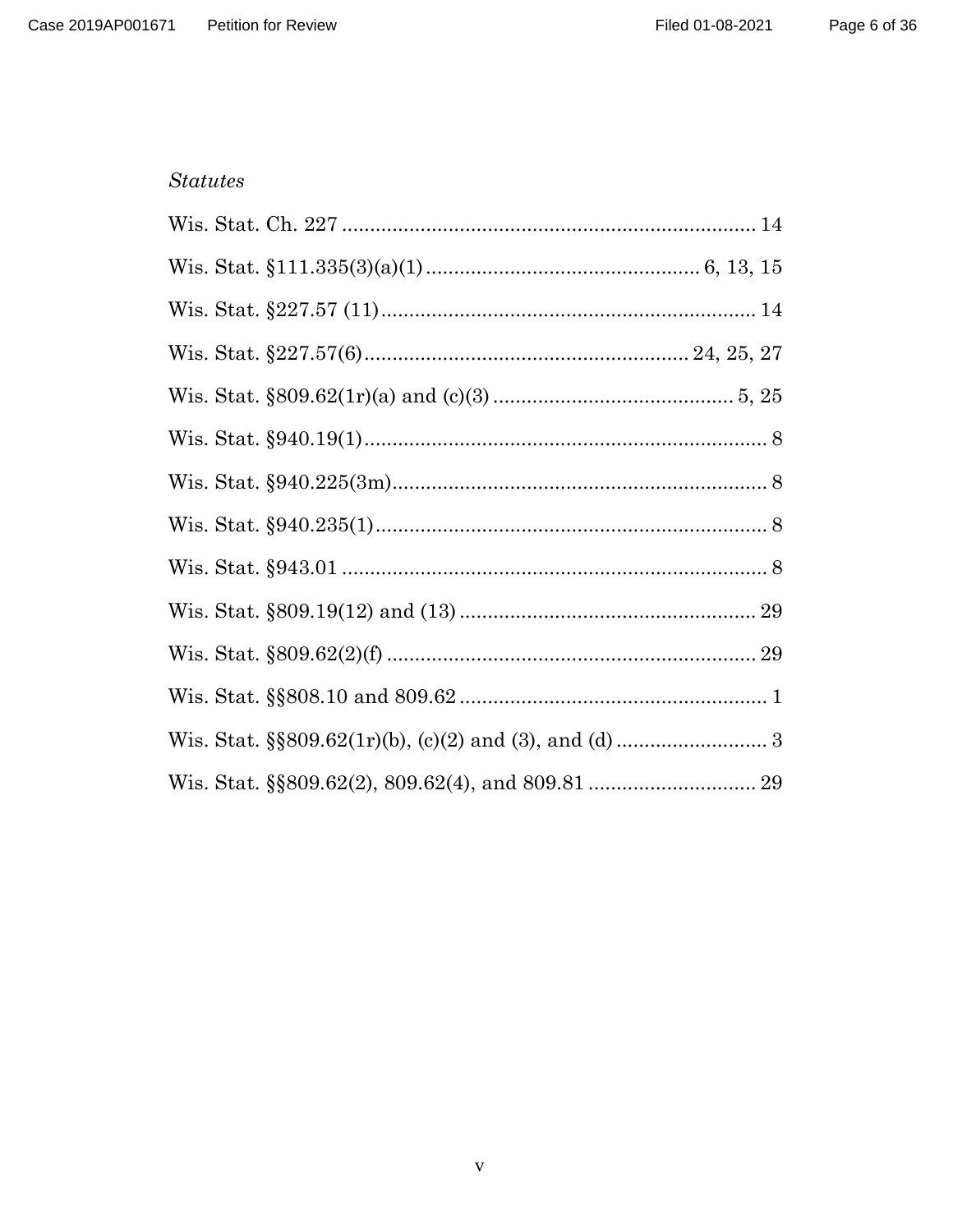#### **PETITION FOR REVIEW**

Pursuant to Wis. Stat. §§808.10 and 809.62, Petitioner-Respondent Cree, Inc. ("Cree") petitions the Wisconsin Supreme Court to review the December 9, 2020 Court of Appeals, District II decision in *Cree, Inc. v. Labor and Industry Review Commission and Derrick Palmer*, Appeal No. 2019AP1671.

#### **ISSUES PRESENTED FOR REVIEW**

1. Whether the Labor and Industry Review Commission ("LIRC") and the Court of Appeals erred in their interpretation and application of the Wisconsin Fair Employment Act's ("WFEA") substantial relationship test when they found that there was not a substantial relationship between Derrick Palmer's ("Palmer") multiple convictions for assaulting and battering women and the employment he sought at Cree, through which he would have regular, unsupervised interaction with women.

*Answer by the Court of Appeals*: The Court of Appeals found that Cree did not establish a substantial relationship between Palmer's multiple violent convictions and the Applications Specialist position he sought, and therefore affirmed LIRC's decision that Cree unlawfully discriminated against Palmer.

In so holding, the court acknowledged that Palmer's criminal record demonstrated a "tendency and inclination…to be physically abusive toward women" and that Palmer would "almost certainly" again be violent toward a woman. Nevertheless, the court—like LIRC before it—refused to acknowledge that such violent tendencies and inclinations were likely to appear on the job.

2. Whether LIRC and the Court of Appeals erred in disregarding the uncontested testimony of Cree's fact and expert witnesses concerning the nature of the position to which Palmer applied and the substantial relationship between his numerous domestic violence convictions and the potential for violence against those with whom he would interact if employed at Cree.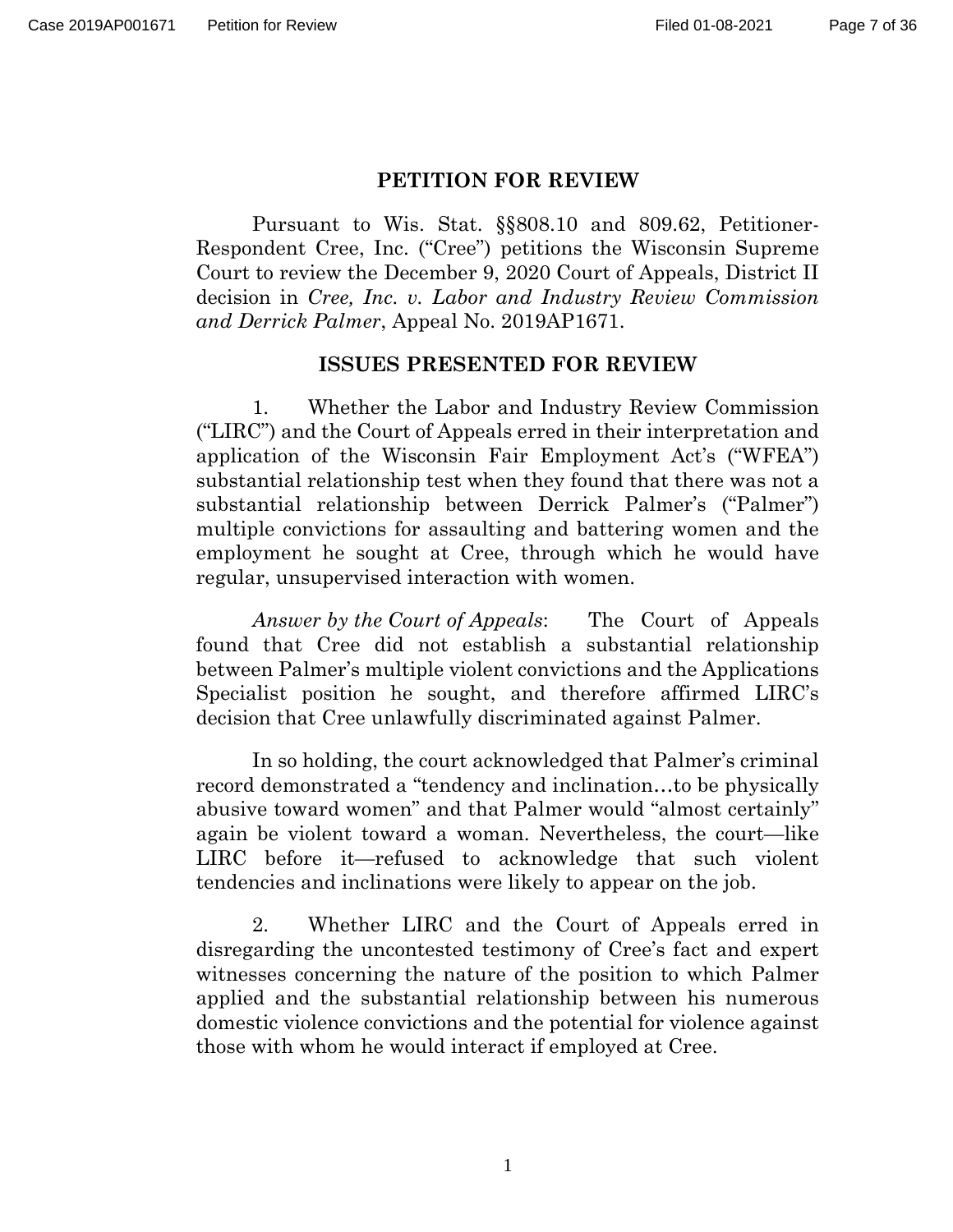*Answer by the Court of Appeals*: Upon concluding in a footnote that "both the ALJ and LIRC" found the unrefuted testimony of multiple Cree witnesses concerning the stress of the work environment to not be credible, the Court of Appeals concluded that it was "not at liberty to consider the testimony related to stressful aspects of the work environment at Cree."

In a second footnote, the Court of Appeals concluded that LIRC gave the uncontroverted testimony of Cree's expert, Dr. Darald Hanusa, "no weight," and that it was "restrained by LIRC's determinatio[n]."

#### **STATEMENT OF CRITERIA WARRANTING REVIEW**

#### **I. First Issue: Application Of The Substantial Relationship Test To Domestic Violence Crimes**

This case presents a legal question of paramount importance to Wisconsin employers and employees: How should employers interpret and apply the substantial relationship test to convictions for egregious and repeated domestic violence.

This Court has only addressed the WFEA's substantial relationship defense three times since the inception of the Act's prohibition against conviction record discrimination. In doing so, the Court provided a "practical" test that allowed employers to determine in a "confident, timely, and informed way" whether a substantial relationship between the conviction and the employment existed. *Milwaukee County v. LIRC*, 139 Wis. 2d 805, 806-807, 407 N.W.2d 908 (1987). Rather than require an employer to assess the unique circumstances related to an individual's conviction record, the test assumed that the risk was "unreasonable" and need not be undertaken by an employer if the *general* character traits and inclinations to behave in a certain way reflected by the elements of the criminal conviction(s) could reappear in the workplace. *Id.*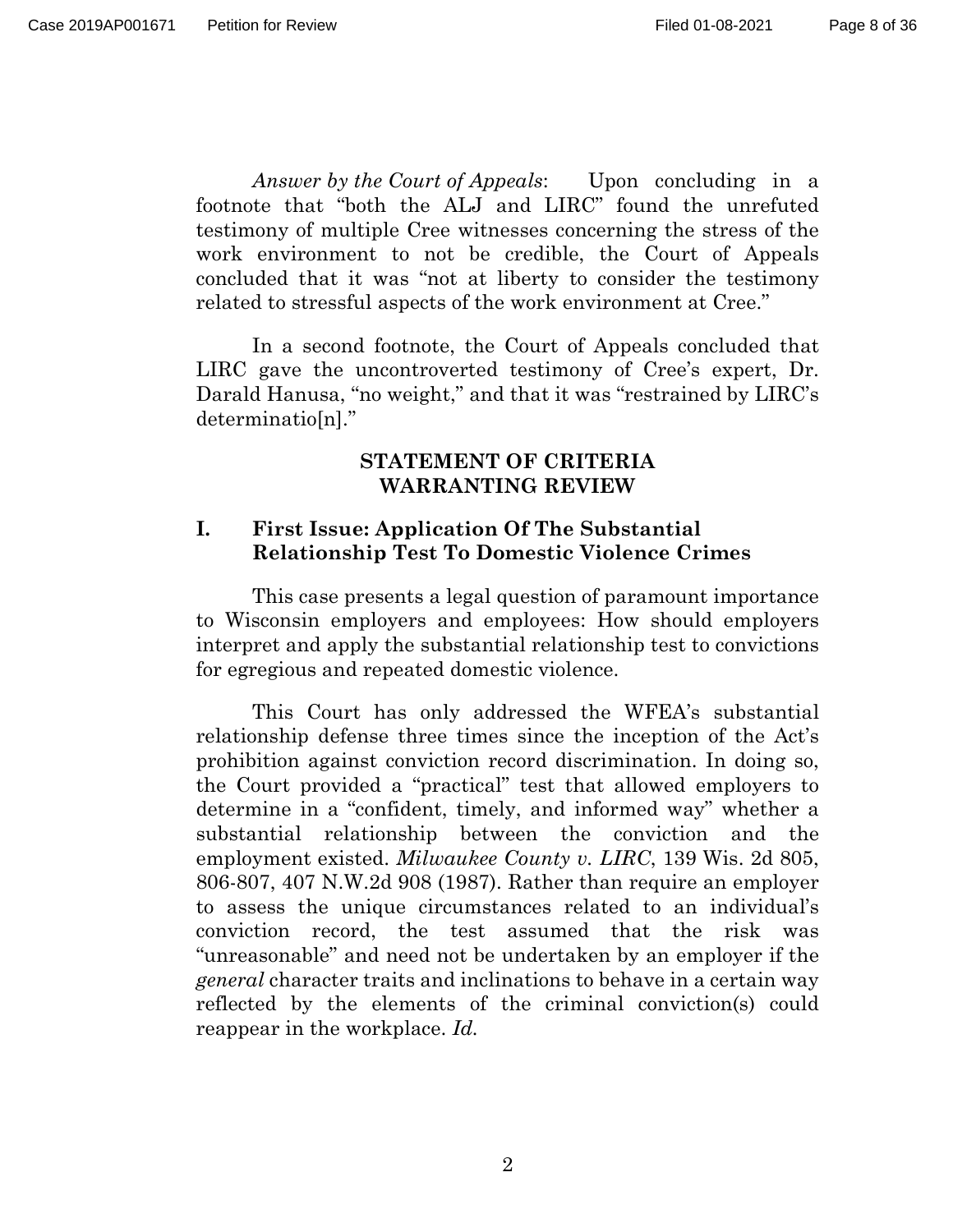But a slew of irreconcilable decisions from LIRC—which have inconsistently applied the substantial relationship test to convictions for violent domestic crimes against women and which, contrary to this Court's admonition, have required an individualized assessment of the specific underlying circumstances of the crimes—have paralyzed employers, confounded reviewing tribunals, and created unreasonable risk of harm to employers, employees, and the public.

This case's procedural history confirms the problem. When answering the question of whether a substantial relationship existed between Palmer's numerous convictions for violence against women and Cree's Applications Specialist position the four reviewing tribunals responded as follows: yes, no, yes, no. LIRC and the Court of Appeals—both of whom said no—improperly interpreted the substantial relationship test to require an identity between *the context in which the offenses were committed* and *the context in which the job duties would be carried out*. In doing so, they not only disregarded the Court's "practical" test, but they advanced an inappropriate, unsupported, and harmful belief that egregious violence committed against women away from work cannot carry into the workplace.

Absent this Court's intervention, both confirming and clarifying the substantial relationship test, employers will remain confounded in limiting the risk of harm in the workplace created by individuals who engage in egregious domestic violence against women. Accordingly, the criteria set forth in Wis. Stat.  $\S$ §809.62(1r)(b), (c)(2) and (3), and (d) fully support granting this petition.

## **II. Second Issue: The Authority To Reject Unrefuted Evidence**

The Court should also accept review to correct LIRC's erroneous exclusion—uncorrected by the Court of Appeals—of uncontradicted, relevant witness testimony.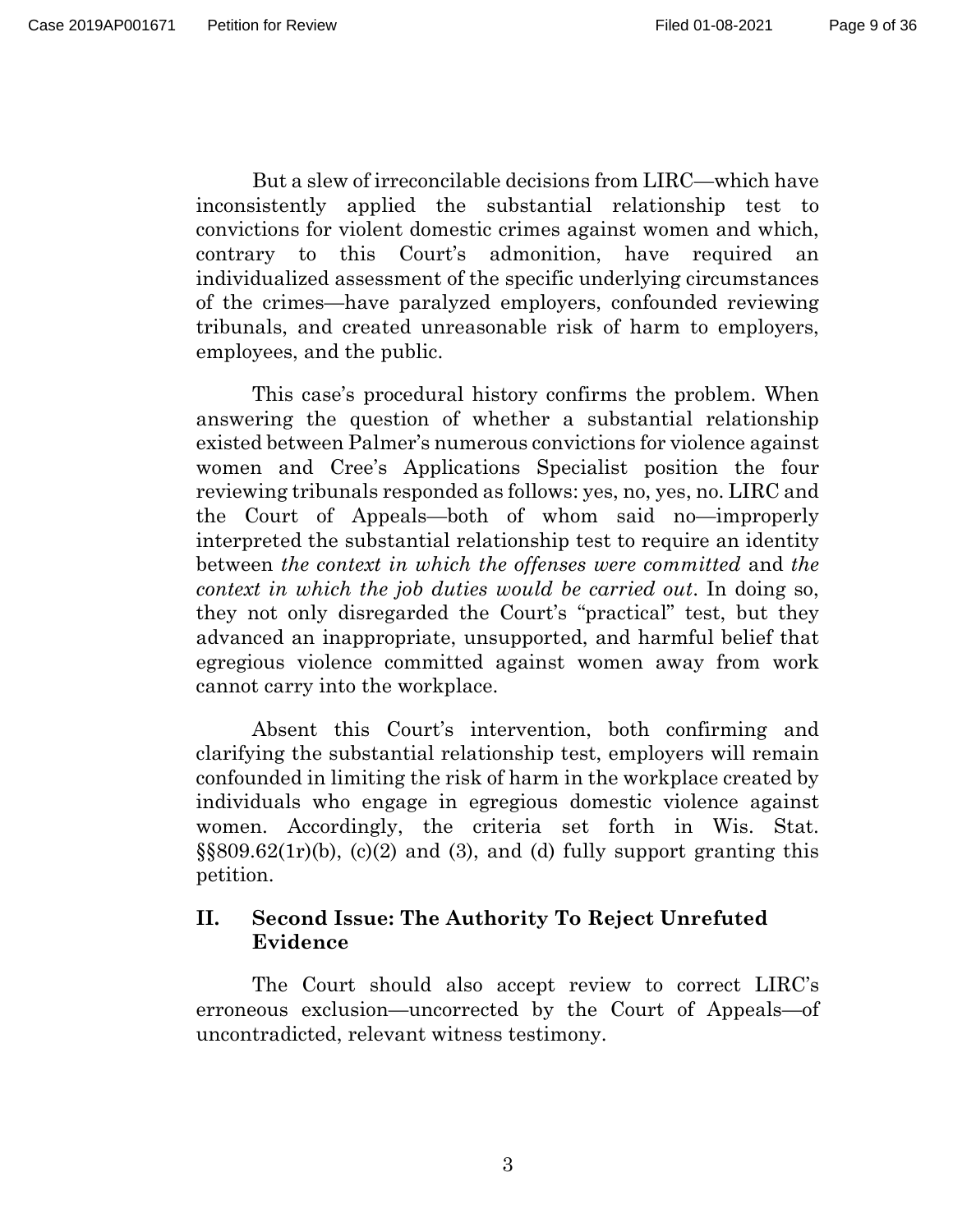The Equal Rights Division ("ERD") Administrative Law Judge ("ALJ") admitted the un-objected-to testimony of Cree's Senior Recruiting Specialist Lee Motley ("Motley") and Associate General Counsel Melissa Garrett ("Garrett") that the Applications Specialist position was a fast-paced, high pressure job, with "very high expectations," and requiring quick turnaround, and as a result entailed "blunt" communication in which people "g[o]t yelled at occasionally." So too, the ERD admitted their un-objected-to testimony that the job involved outside, unsupervised travel to visit customers and interact with the public. (App. 073,113).[1](#page-9-0)

With no contrary evidence, LIRC ignored this testimony, concluding that there was "*nothing* in the record regarding the types of interactions with co-workers or with the public that might raise a concern that the complainant would act in a violent manner." In a post-decision note, LIRC attempted to justify its disregard of this undisputed evidence by citing to the ALJ yearslater conclusion that—*only with respect to the amount of stress in the workplace*—Cree's witnesses were not credible. (App. 031,038) (emphasis added).

The Court of Appeals adopted this unsubstantiated and afterthe-fact "credibility finding" and—based on it—likewise disregarded Motley and Garrett's undisputed testimony, all while acknowledging that it "may have made a difference" in the case. (App. 006).

LIRC and the Court of Appeals similarly and inappropriately disregarded Dr. Hanusa's undisputed expert testimony. The ERD admitted Dr. Hanusa's expert opinion—supported not only by his own observations, but also scholarly articles and statistics—that the best predictor of future violence is past violence and that a man's willingness to use violence in an intimate setting has a "direct relationship" to his willingness to use violence in other settings, such as the workplace. (App. 097,101). Yet, engaging in

<span id="page-9-0"></span><sup>&</sup>lt;sup>1</sup> Citations to "App. \_\_\_" refer to pages of Cree's Appendix.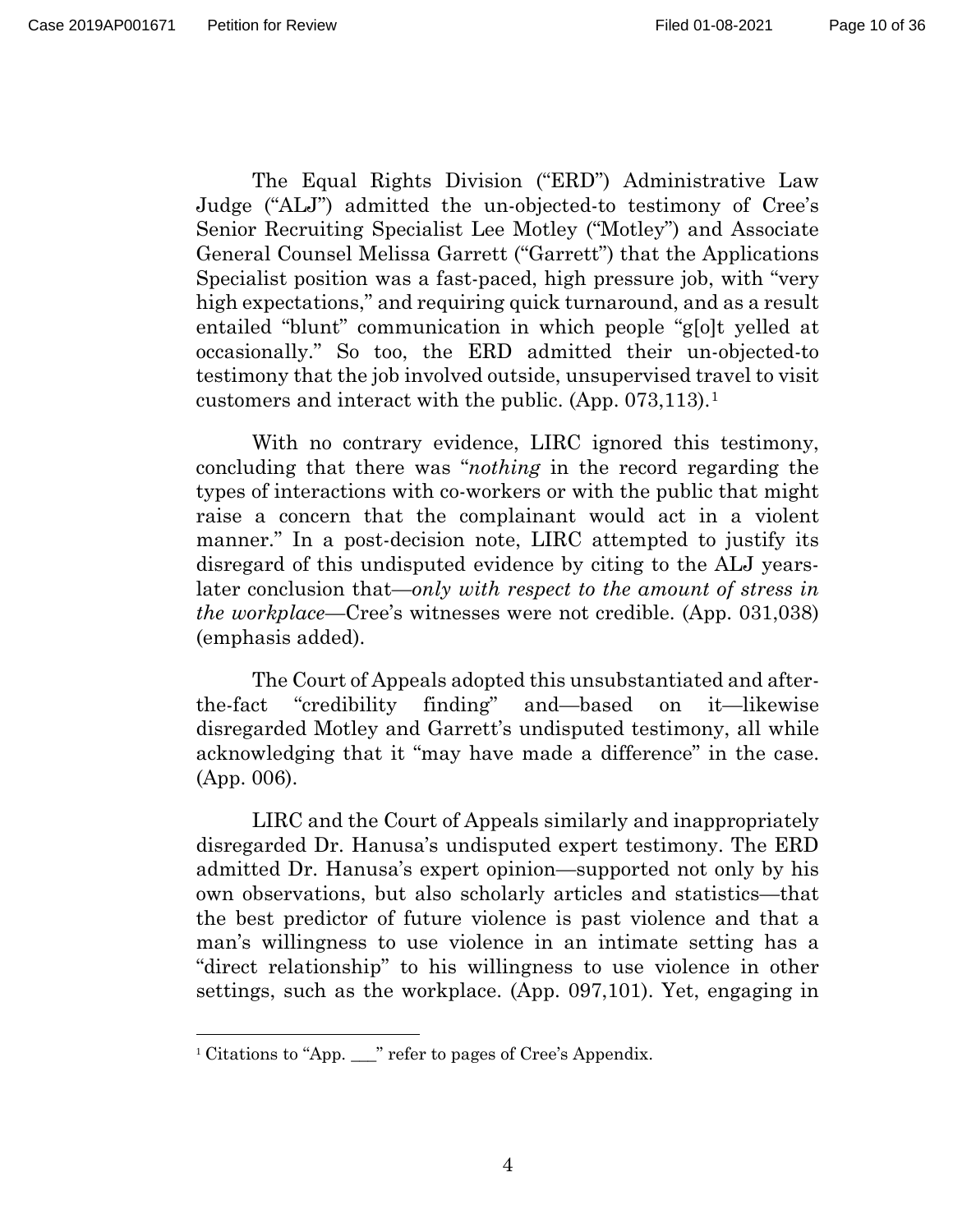the individualized assessment which the Supreme Court held was not contemplated by the substantial relationship test, LIRC gave no weight to Dr. Hanusa's opinion, deeming it "unhelpful" because he did not personally evaluate Palmer or account for the anger management and criminal thinking courses he took after his third conviction for violence toward a woman. Worse, LIRC then offered its own unsupported and highly questionable belief that crimes perpetrated against women in a domestic setting are unlikely to recur outside that setting. (App. 032).

These decisions—which found no substantial relationship have no support in the record. Further they entirely disregard the unrefuted testimony of Motley, Garrett, and Dr. Hanusa, and erroneously attempt to do so relying upon barebones, after-the-fact credibility findings and weight decisions. Pursuant to Wis. Stat.  $\S 809.62(1r)$ (a) and (c)(3), the Supreme Court should accept review of this case to resolve the question of whether LIRC may adopt and a reviewing Court may then accept—unsupported credibility and weight determinations which disregard undisputed testimony. In the absence of intervention by this Court, such disregard of relevant and undisputed evidence is likely to recur and will—as occurred here—deprive parties of the fundamental due process right to rely upon relevant, undisputed witness testimony.

#### **STATEMENT OF THE CASE**

## **I. Nature Of The Case**

This action involves Palmer's claim that Cree violated the WFEA's prohibition against employment discrimination based on conviction record when it rescinded his conditional offer of employment upon learning of his violent criminal record, which included numerous acts of egregious physical and sexual violence against a woman.

While the WFEA provides that an employer may refuse to hire an applicant based on his conviction record if the circumstances of the offense(s) "substantially relate" to the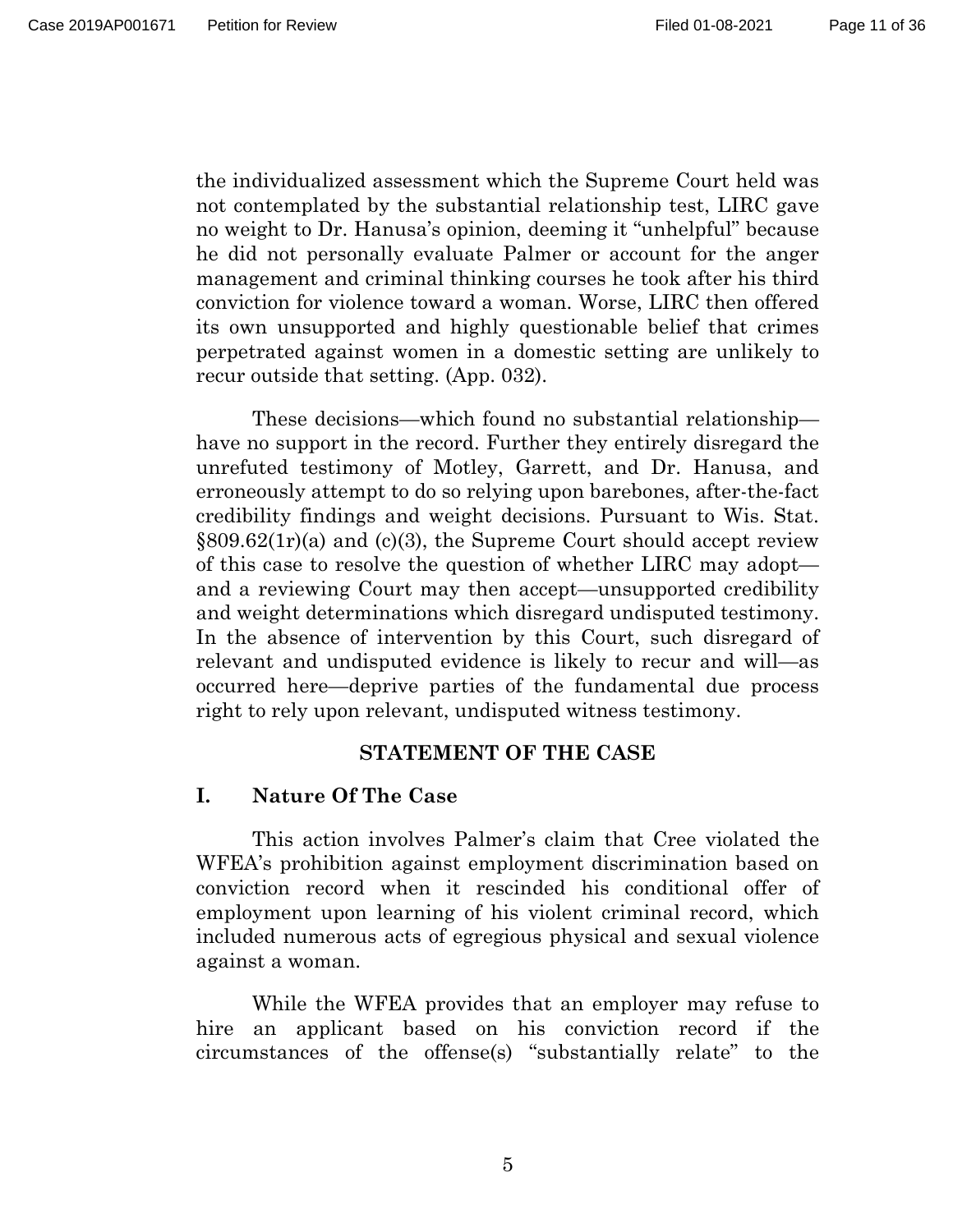$\overline{a}$ 

circumstances of the position sought (Wis. Stat.  $$111.335(3)(a)(1)$ ), LIRC and the Court of Appeals effectively found that the circumstances of violent crimes perpetrated against a woman in a domestic setting can have no "substantial relationship" to the workplace.

In addition to the important questions regarding the interpretation and application of the "substantial relationship" test, this case also involves significant questions regarding the authority to, in the absence of any legal or factual support, reject uncontroverted evidence as incredible or unworthy of weight.

#### **II. Statement of Facts**

#### **A. Cree's Applications Specialist Position**

When in 2015 Palmer sought employment with Cree, it manufactured and marketed lighting components and products throughout the world. Its 600,000 square foot location in Racine, Wisconsin—where Palmer applied for an Applications Specialist position—was home to approximately 1,100 employees—about 50 percent of whom were female—and included both assembly operations and administrative offices.[2](#page-11-0) (App. 070).

Applications Specialists were chiefly responsible for designing and recommending the installation of appropriate lighting systems for Cree customers. Accordingly—in addition to working with other employees—the job entailed regular direct contact with customers, including travel to customer facilities to meet and discuss lighting site plans, building code requirements, and related issues. Cree also expected its Applications Specialists to travel to and represent the Company at multi-day trade shows, which often included overnight hotel stays. The Applications Specialist position was fast-paced and demanding, including as the

<span id="page-11-0"></span><sup>2</sup> Cree sold its Lighting Products business unit—including its Racine facility to Ideal Industries, Inc. on May 13, 2019.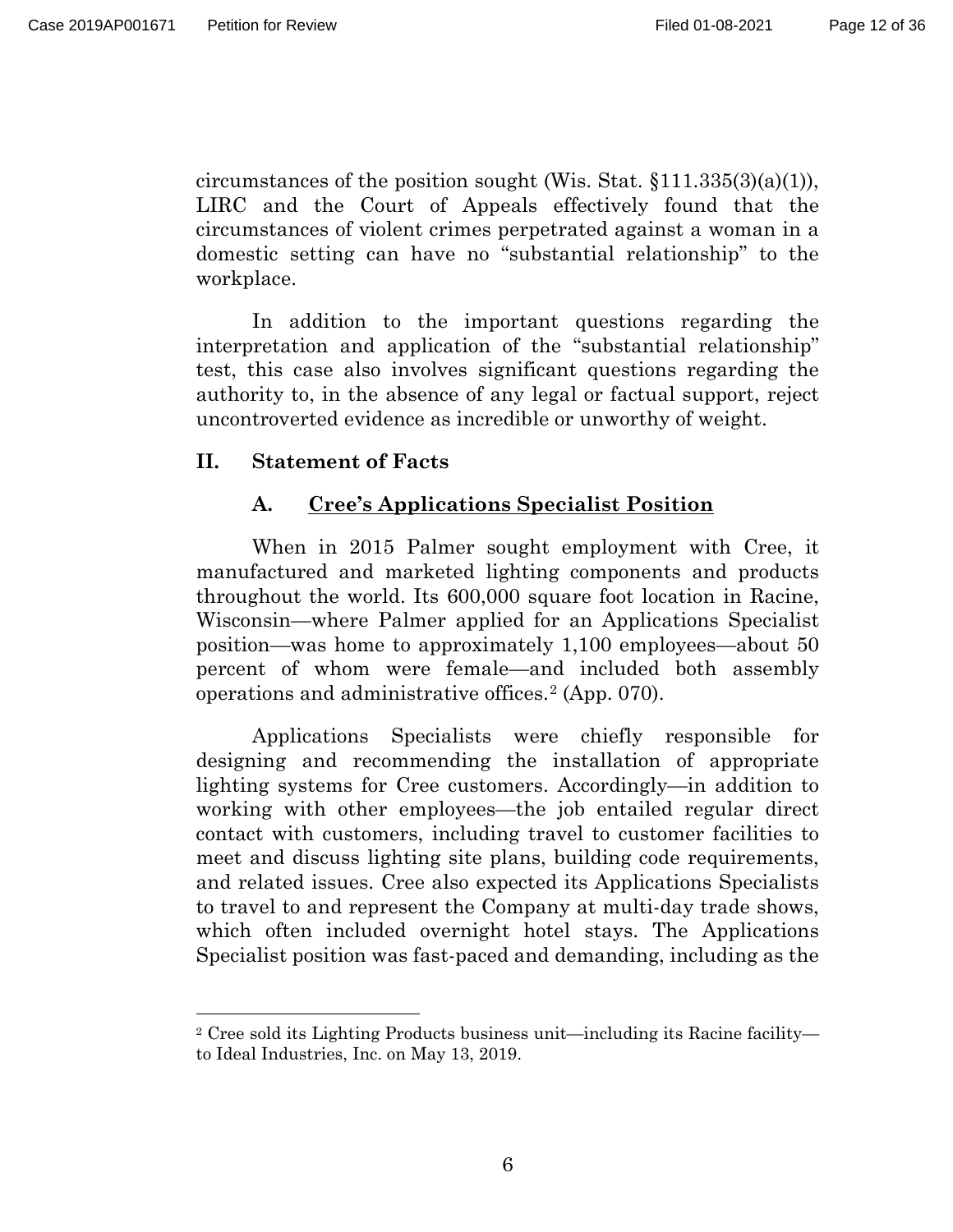result of the need to balance multiple projects and meet customer deadlines, which were often of short duration. (App. 072-073).

Cree did not closely supervise its Applications Specialists but instead expected them to apply their own project management skills to independently drive projects to completion. When traveling to meet with customers or attend trade shows, Applications Specialists were entirely unsupervised. *Id.*

Applications Specialists had access to virtually the entire Racine facility, excepting only a secured research and development area. While the facility had some security cameras, coverage was limited primarily to points of entry and exit and certain high-traffic areas but did not cover many isolated areas throughout the building. Further, in its various assembly areas—which encompassed much of the 600,000 square foot facility—noise levels were so loud that it would not be possible to hear someone, even if they were screaming. (App. 071,112).

As a part of meeting customer demands, Applications Specialists worked in a high-stress environment. Per Motley and Garrett's undisputed testimony, the pressure of meeting customer deadlines and resolving quality issues resulted in often "blunt" and abrasive communications between employees. The Company expected its Applications Specialists to have "thick skin" and take direction in a calm and even-keeled manner. (App. 073,113).

## **B. Palmer Receives A Conditional Employment Offer**

After completing the interview process related to Palmer's application, in June of 2015 Cree offered Palmer the Applications Specialist position subject to him passing a standard background check and drug test. After he received the offer, Palmer disclosed to Motley that he had a criminal record stemming from a domestic dispute with a former live-in girlfriend. (App. 053,056-057,076).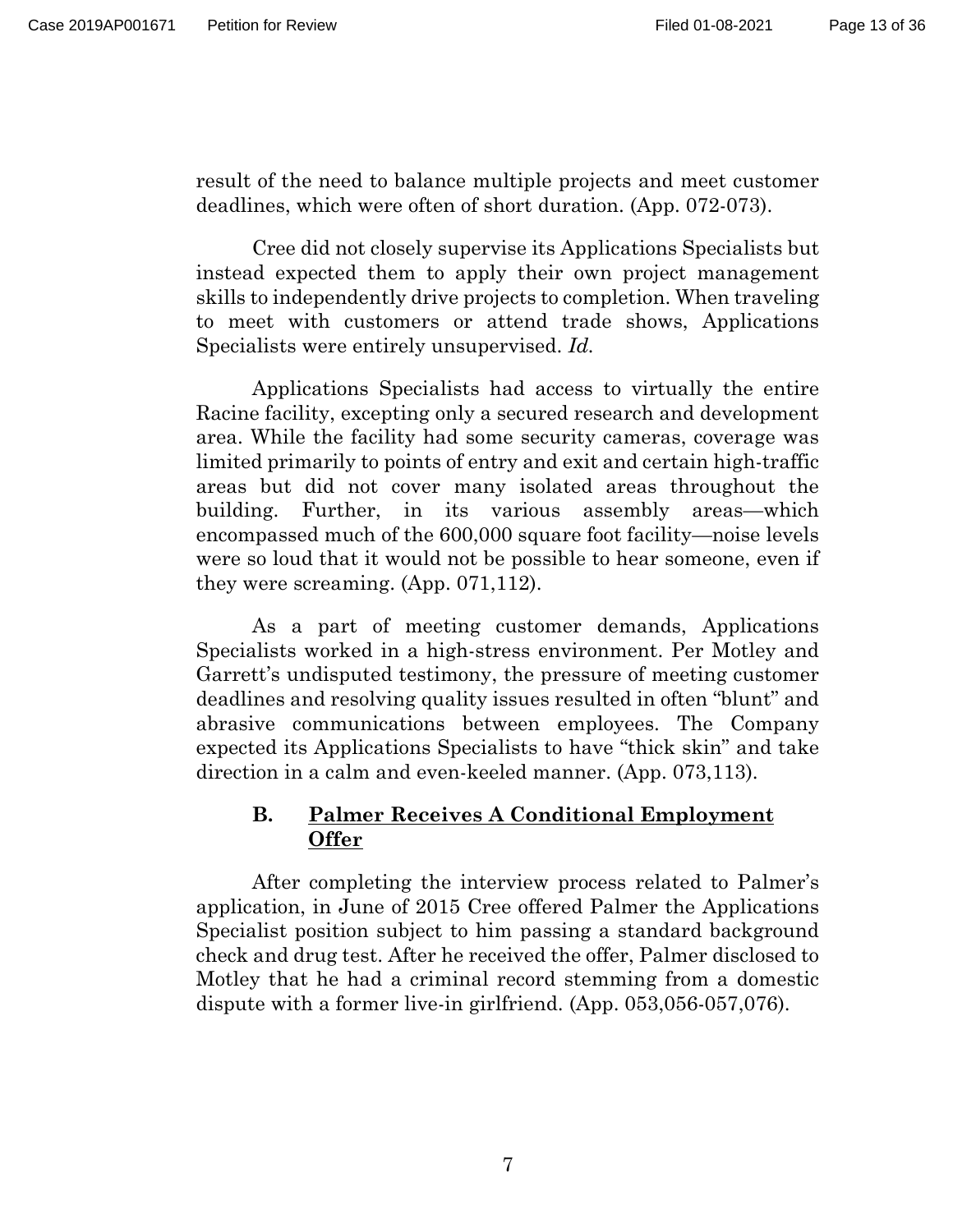## **C. Cree Learns Of Palmer's Violent Criminal Record And Rescinds Its Conditional Offer**

The criminal history which Cree obtained for Palmer included only convictions in Wisconsin during the preceding seven years. It revealed that in 2012, less than three years before seeking employment with Cree, Palmer was convicted of eight separate offenses:

- Strangulation and Suffocation (two counts) Wis. Stat.  $\S 940.235(1)$  – Whoever intentionally impedes the normal breathing or circulation of blood by applying pressure on the throat or neck or by blocking the nose or mouth of another person is guilty of a Class H felony.
- Battery (four counts)

Wis. Stat.  $\S 940.19(1)$  – Whoever causes bodily harm to another by an act done with intent to cause bodily harm to that person or another without the consent of the person so harmed is guilty of a Class A misdemeanor.

- Fourth Degree Sexual Assault Wis. Stat. §940.225(3m) – Except as provided in sub. (3), whoever has sexual contact with a person without the consent of that person is guilty of a Class A misdemeanor.
- Criminal Damage to Property Wis. Stat. §943.01 – Whoever intentionally causes damage to any physical property of another without the person's consent is guilty of a Class A misdemeanor.

Palmer was sentenced to 30 months prison time and 30 months extended supervision for his strangulation and suffocation convictions, and to four years' probation for his battery, sexual assault, and criminal damage to property convictions. (App. 124- 132).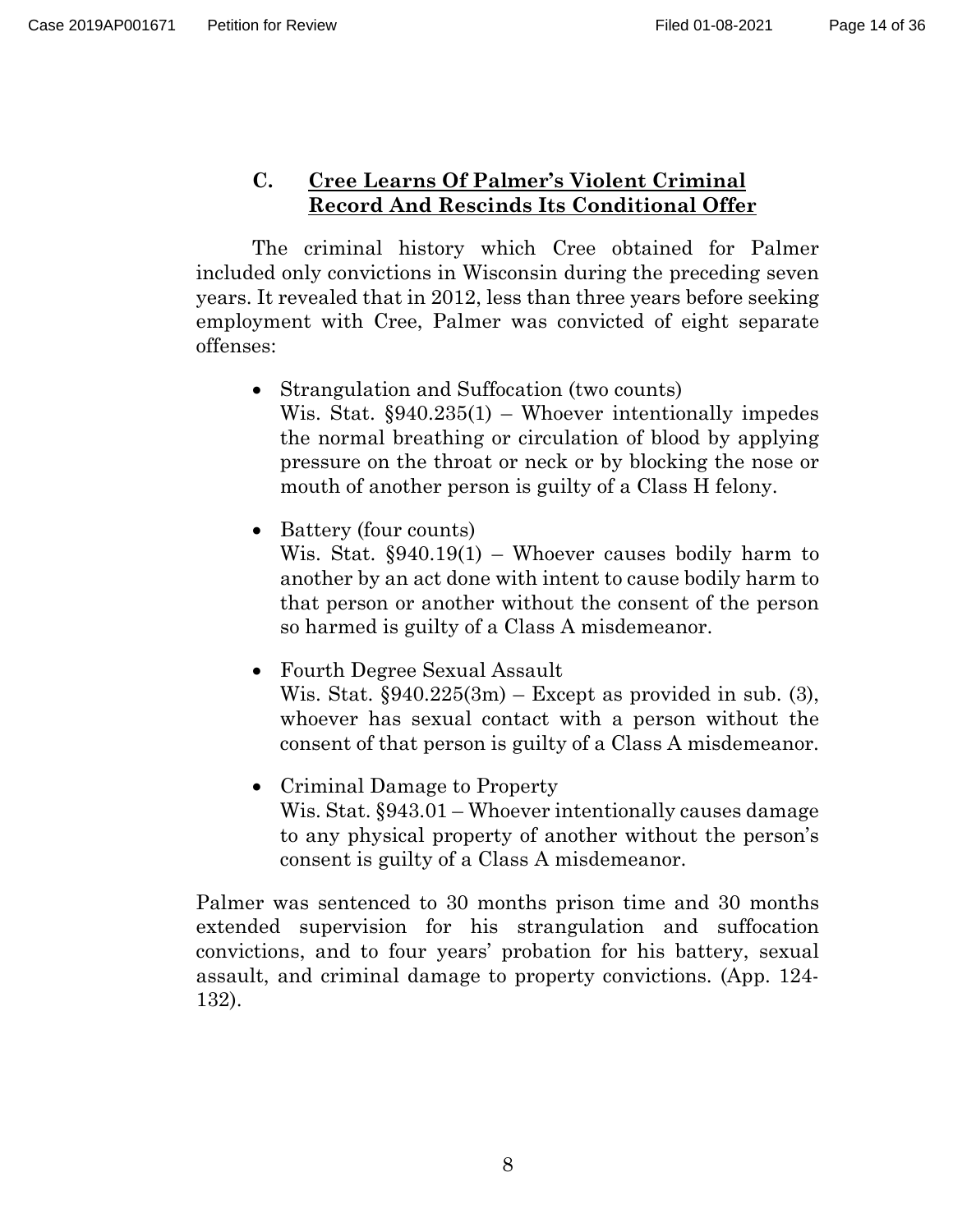After reviewing Palmer's criminal history report, Cree determined that his convictions disqualified him from holding the Applications Specialist position and it therefore rescinded his employment offer. (App. 067,081,112-113).

Cree later learned that Palmer's convictions arose out of a series of disturbingly violent acts against a former girlfriend, L.R. During the incident that caused L.R. to contact law enforcement, Palmer pushed her with so much force that she fell onto a bed, bounced off, and hit her head on the floor. After he forcibly used his hand to cover her nose and mouth, rendering her unable to breathe, Palmer forced sexual intercourse upon her. (App. 148-149).

L.R. also reported Palmer's history of violence against her. On one occasion, Palmer hit L.R. so hard with the palm of his hand that she believed her nose had been broken and she was left with black and blue bruising and swelling on her eyes and face. On another occasion, Palmer grabbed L.R. by the neck and squeezed so hard she could not breathe, proceeded to viciously beat her with a belt, and then raped her. *Id.*

## **D. Palmer's Other Convictions For Violence**

The criminal history report Cree obtained revealed only a portion of Palmer's lengthy pattern of violence against women. At the August 30, 2016 ERD hearing, Palmer acknowledged that he was a proven recidivist who had been convicted of battering two other women. Due to his violent assault of *three different women* (the final of whom was abused on at least three separate occasions), in addition to his prison sentence, Palmer was sentenced to prison and also placed on Wisconsin's sexual predator registry. (App. 065- 066).

#### **E. Dr. Hanusa's Unrefuted Expert Testimony**

At the ERD hearing, Cree presented unrefuted testimony from Dr. Hanusa, a highly qualified and respected expert in the field of domestic violence. Dr. Hanusa obtained a Ph.D. in Social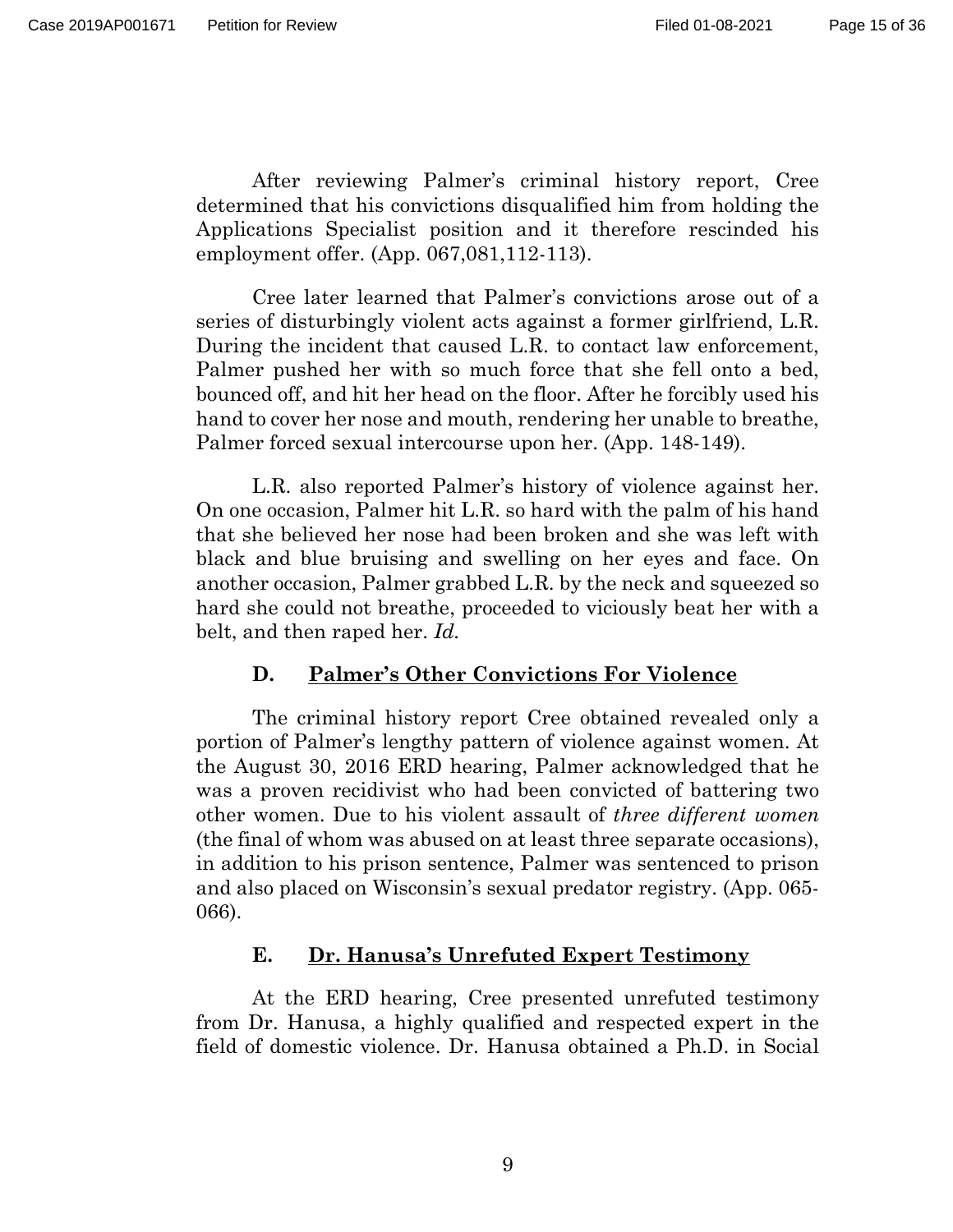Work from the University of Wisconsin with a specialty in domestic violence, is a board-certified and licensed clinical social worker who has been practicing for nearly 40 years, and has counseled approximately 4,000 male batterers. Dr. Hanusa also co-developed the State of Wisconsin's certification program for batterer treatment providers and, at the time of the hearing, was Chairperson of the Wisconsin Batterers Treatment Providers Association. (App. 096-097,133-140).

Dr. Hanusa testified based on his expertise, training, and substantial first-hand experience counseling batterers—further supported by the academic research in his field—that using violence in an intimate relationship has a "direct relationship" to using violence in other settings. Specifically, those who use violence in a domestic setting often use violence in the workplace as well. (App. 097-098).

Dr. Hanusa also testified that male domestic batterers are violent at work because they see it generally as a means of asserting power and control over others (regardless of gender), including when they are frustrated, angered, or need to solve a problem. As Dr. Hanusa explained, the best predictor of future violence is past violence. Because of this proven link between the willingness to engage in domestic violence and the willingness to engage in generalized violence, the treatment program developed by Dr. Hanusa and utilized by the Wisconsin Department of Corrections is broadly focused on moral development, improved social skills, and conflict resolution. (App. 097-098,100-101).

# **III. Procedural History**

# **A. Disposition Before The ERD**

At the hearing, the ALJ admitted the undisputed testimony of Motley and Garrett regarding Cree's Applications Specialist job and of Dr. Hanusa regarding the correlation between domestic violence and workplace violence. (App. 072-073,097-098,100- 101,113).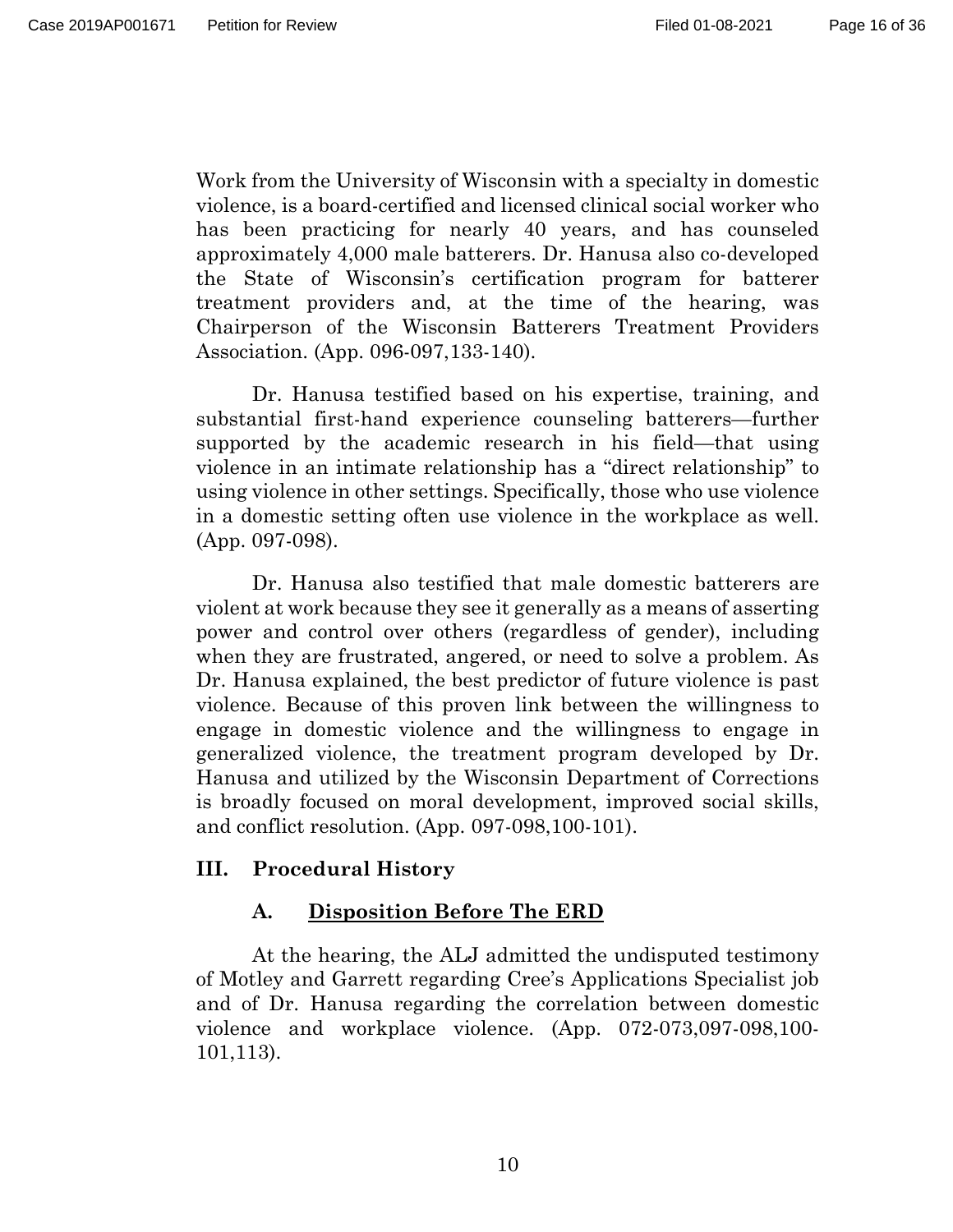In its May 5, 2017, decision, which dismissed Palmer's complaint with prejudice, the ERD held that because Palmer's convictions *did* substantially relate to the Applications Specialist position, Cree did not unlawfully discriminate against Palmer when it revoked his employment offer for that job. The ERD considered and then rejected the contention—implicit in some LIRC decisions—that the character traits associated with crimes that occur in a private setting cannot satisfy the substantial relationship test in a work place setting.

The ERD's decision did not specifically reference Motley or Garrett's undisputed testimony regarding the stressful nature of the Applications Specialist position, or that of Dr. Hanusa's regarding correlation and risk of recidivism. Nor did it provide any assessment of the credibility of these witnesses. (App. 042-049).

# **B. Disposition Before LIRC**

Palmer appealed and in its December 3, 2018 decision LIRC reversed the ERD. While acknowledging that Cree's witnesses testified regarding the "high stress" nature of the Applications Specialist position, LIRC decided, of its own volition, to disregard this uncontested testimony because it believed it was not sufficiently elaborate or credible. More specifically, LIRC's note following its decision stated it conferred with the ALJ regarding his impressions of the demeanor of Motley and Garrett and that the ALJ "indicated that he did not find the respondent's witnesses credible with respect to the amount of stress in the workplace." The ALJ offered "no specific demeanor impressions," to support the witness credibility determinations.

LIRC also rejected the undisputed testimony of Cree's expert regarding the observable correlation between the willingness to engage in violence in an intimate relationship and the willingness to use violence in other settings, inexplicably commenting that it was "unhelpful in deciding whether the complainant's conviction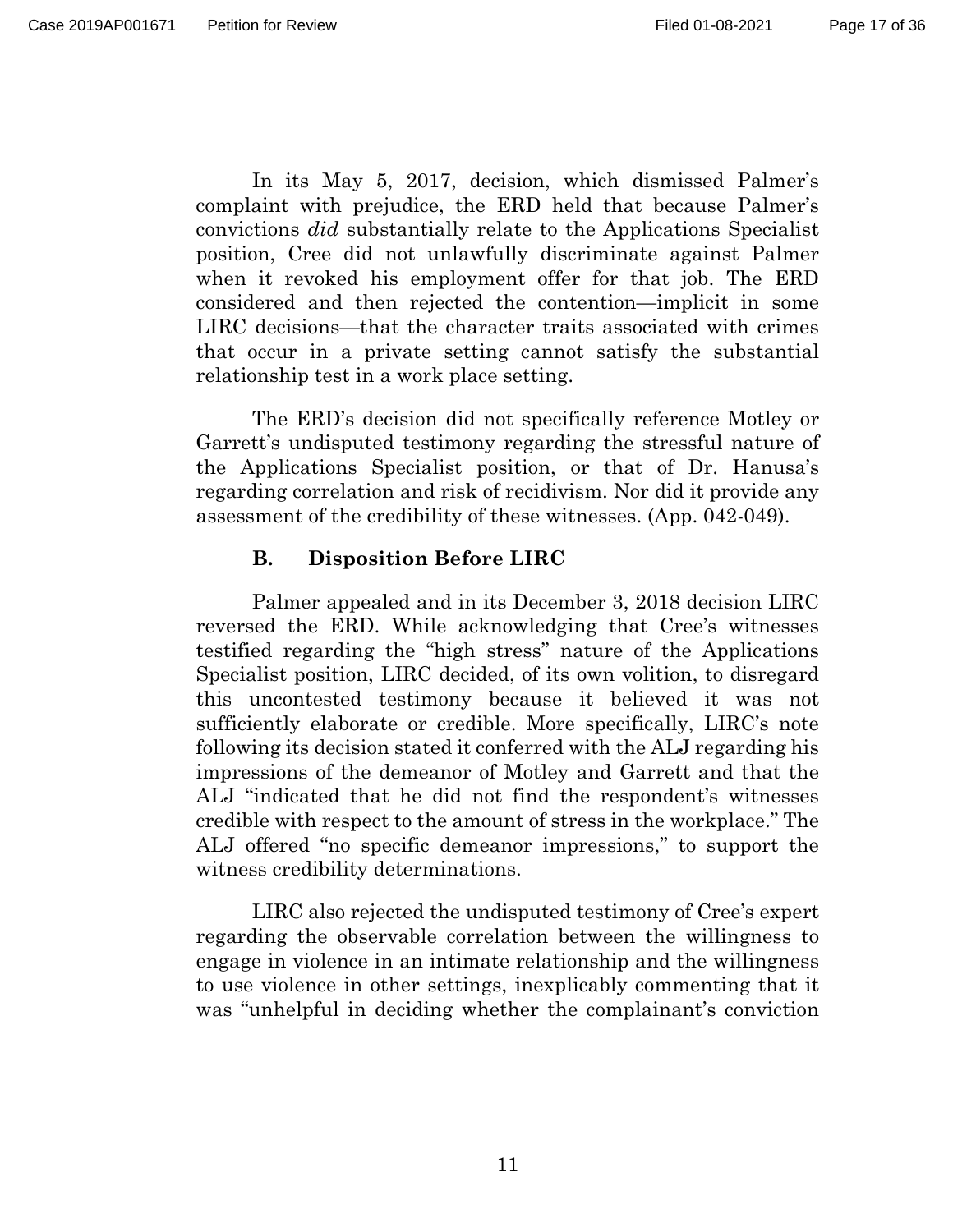record made him likely to commi[t] a criminal offense at the job at issue."

After rejecting Dr. Hanusa's unrefuted testimony, LIRC stated that "finding a substantial relationship in this case would require a conclusion that unsupervised contact with other people is in and of itself a circumstance that might lead the complainant to engage in violent conduct." It then went even further, offering its entirely unsupported belief that "where assault and battery convictions stem from personal relationships and the crimes are committed at home, it cannot necessarily be assumed that the individual is likely to engage in the same conduct with co-workers or customers in the workplace." (App. 020-033,038).

#### **C. Disposition Before The Circuit Court**

Cree appealed LIRC's decision to the Racine County Circuit Court, which on August 12, 2019, reversed the decision. Referencing Cree's testimony regarding the stressful nature of the work environment, the court stated, "[w]hile everyone experiences stress at work, not everyone reacts the same to stress…Palmer clearly demonstrated how he reacts to stress given the specific nature of his crimes."

The Circuit Court also took issue with LIRC's rejection of Dr. Hanusa's undisputed testimony and its articulated "domestic setting" rule, noting that although "LIRC has demonstrated no expertise in predicting future criminal activity by an individual, and, in fact, totally disregarded the testimony of a witness who was a respected expert in the area of inquiry," it nevertheless "ruled based upon what the Court would term a 'hunch' that…Palmer will not reoffend while employed at Cree." The Circuit Court rejected LIRC's unsupported belief, and instead found that the circumstances of Palmer's convictions *did* substantially relate to the circumstances of the job and therefore dismissed Palmer's complaint. (App. 011-019).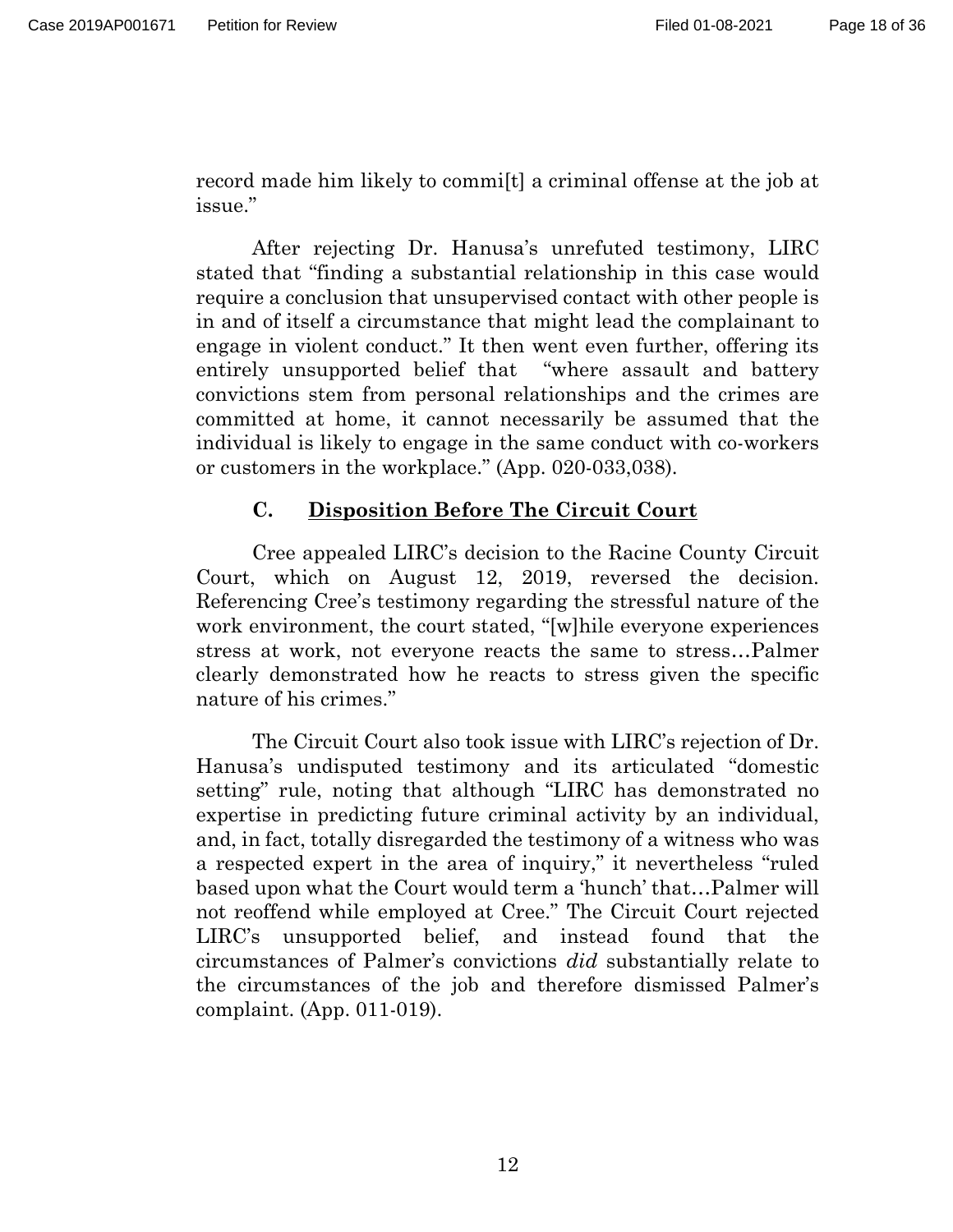#### **D. Disposition Before The Court of Appeals**

LIRC and Palmer appealed the Circuit Court's decision to the Court of Appeals, which on December 9, 2020 reversed the Circuit Court and concluded that Cree failed to satisfy the substantial relationship test. While acknowledging that Palmer would "almost certainly" again be violent toward another woman, the Court of Appeals did not believe that these violent tendencies and inclinations could occur on the job. In reaching this conclusion, the Court of Appeals chose not to consider the unrefuted testimony of Motley and Garrett regarding the stresses of the Applications Specialist position, and that of Dr. Hanusa regarding the correlation between domestic and generalized violence. (App. 001- 010).

#### **ARGUMENT**

**I. The Court Should Review LIRC's And The Court Of Appeals' Erroneous Interpretation And Application Of The Substantial Relationship Test**

## **A. What Constitutes A Substantial Relationship Within The Meaning Of The WFEA Is A Question Of Law Reviewed** *De Novo*

Under the WFEA, "it is not employment discrimination…to refuse to employ…any individual…convicted of any felony, misdemeanor, or other offense the circumstances of which substantially relate to the circumstances of the particular job." Wis. Stat. §111.335(3)(a)(1). As applied here, the first issue for review is whether this substantial relationship defense bars Palmer's claim because his numerous and repeated convictions for assaulting and battering women substantially related to Cree's Applications Specialist position (which entailed regular, unsupervised interaction with women).

Both the meaning and the application of the WFEA's substantial relationship defense are questions of law. *Applied*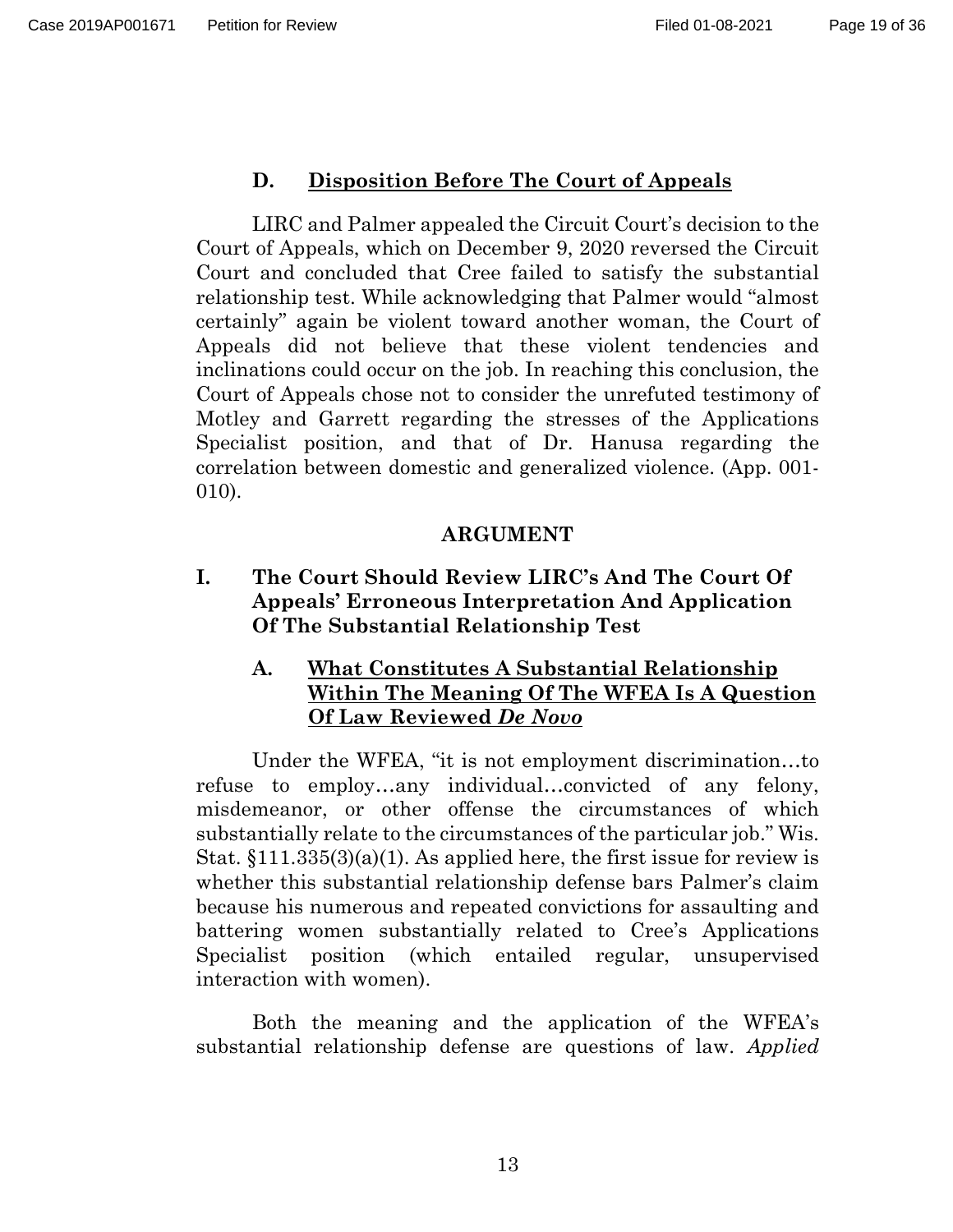*Plastics, Inc. v. LIRC*, 121 Wis. 2d 271, 276, 359 N.W.2d 168 (Ct. App. 1984); *see also Keeler v. LIRC*, 154 Wis. 2d 626, 632, 453 N.W.2d 902, 904 (Ct. App. 1990) (holding that where—as here—the facts are uncontradicted, LIRC's determination that a party failed to bear its burden of proof is a conclusion of law). As a result, courts are to review LIRC's "interpretation and application" of this statutory defense "*de novo*." *Wis. Bell, Inc. v. LIRC*, 2018 WI 76, ¶29, 382 Wis. 2d 624, 914 N.W.2d 1 citing *Tetra Tech EC, Inc. v. DOR*, 2018 WI 75, ¶84, 382 Wis. 2d 496, 914 N.W.2d 496. To that end, in *Tetra Tech EC, Inc. v. DOR*, this Court reversed its nearly half-century practice of deferring to administrative agency interpretations of the laws they are responsible for enforcing. *Id.*  ¶108. Subsequently, the Legislature endorsed the Court's holding and made significant revisions to Wis. Stat. Ch. 227 to make clear that agency interpretations of the law are owed no deference. *See, e.g.,* Wis. Stat. §227.57 (11) ("Upon review of an agency action or decision, the court shall accord no deference to the agency's interpretation of law.").

In this case, LIRC has argued that its interpretation of the WFEA—which it dubs a specialized statute—is entitled to due respect. But to receive such deference, LIRC would need to "explain how its experience, technical competence, and specialized knowledge give its view of the law a significance or perspective unique amongst the parties, and why that background should make the agency's view of the law more persuasive than others." *Tetra Tech EC*, 2018 WI 75, ¶77. LIRC has not and—particularly in light of its inconsistent decisions—cannot offer any requisite explanation as to why its interpretation and application of the WFEA's substantial relationship defense is entitled to any deference. Rather, LIRC offers "nothing but a rote recitation of its background with the subject matter," and as a result this Court must review this matter giving no deference to LIRC. *Id.*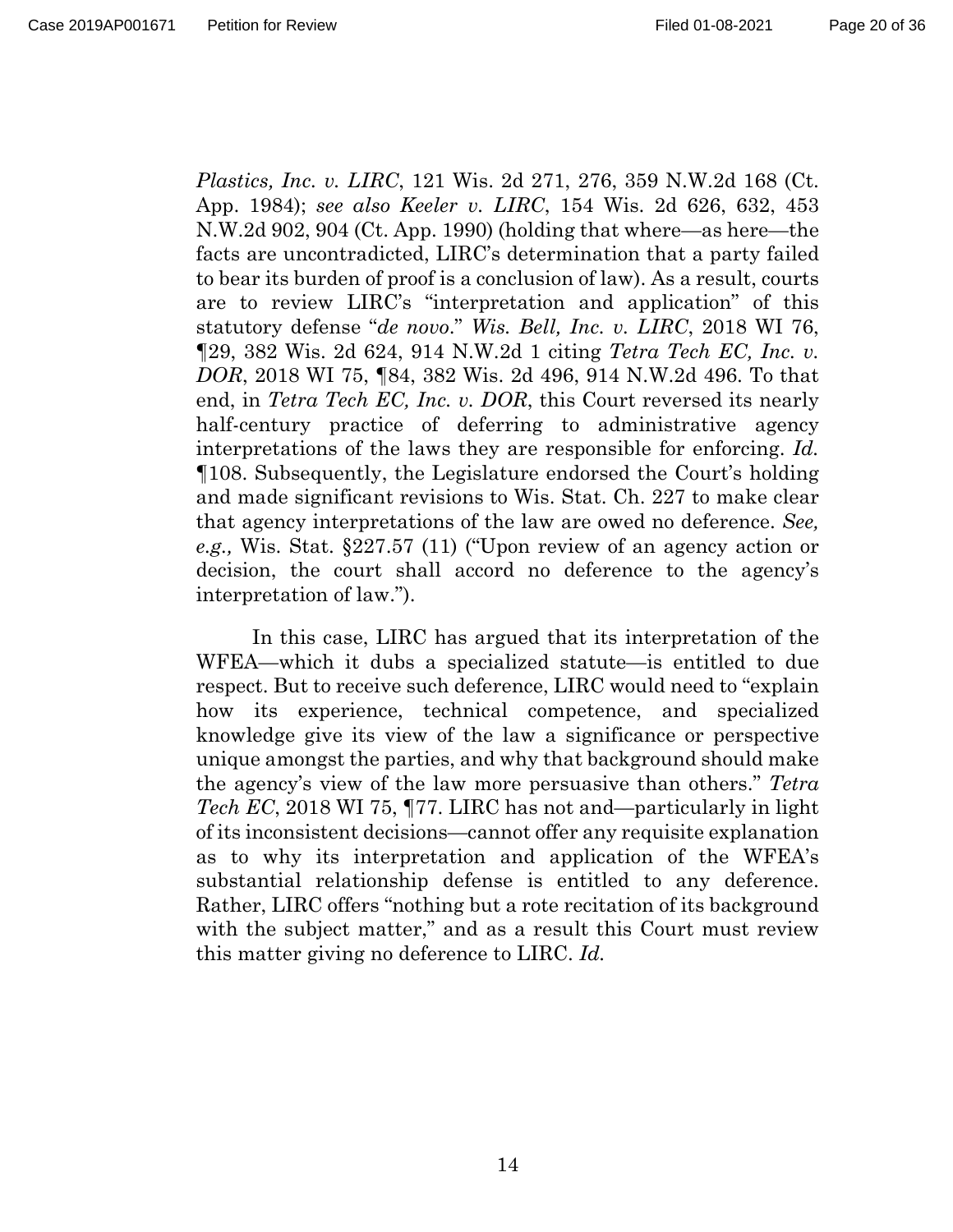## **B. Review Is Necessary To Clarify And Harmonize The Interpretation and Application Of The Substantial Relationship Test To Domestic Violence Convictions**

## **1.** *The Court's Interpretation Of The Substantial Relationship Test*

The statutory language creating the substantial relationship defense is succinct. It does not define what it means for the circumstances of a conviction to "substantially relate" to the circumstances of a particular job, nor does it instruct employers regarding how to make that determination. Wis. Stat.  $$111.335(3)(a)(1)$ . Given this ambiguity, the Supreme Court has interpreted this statutory provision and established a framework in which to apply it. On the three occasions that it has done so none of which involved underlying convictions regarding domestic violence against women—the Court has prescribed a necessarily simple and practical methodology for determining when a substantial relationship exists. *See generally Law Enf't Stds. Bd. v. Lyndon Station*, 101 Wis.2d 472, 305 N.W. 2d 89 (1981); *Gibson v. Transp. Comm'n*, 106 Wis.2d 22, 315 N.W.2d 346 (1982); *Milwaukee County*, 139 Wis. 2d 805.

In *Gibson*, the Court addressed the question of what type of investigation was required before the Department of Transportation ("DOT") could refuse to grant a school bus driver's license to an individual convicted of armed robbery. Prior to denying the license, the DOT ascertained the elements of the crime for which Gibson was convicted and determined that the conviction substantially related to the circumstances of the school bus driver position. The Court concluded that the DOT's approach was the right one and expressly rejected Gibson's contention that an "inquiry into the specific factual circumstances of the crime upon which the…conviction was based" was required. *Gibson*, 106 Wis. 2d. at 28.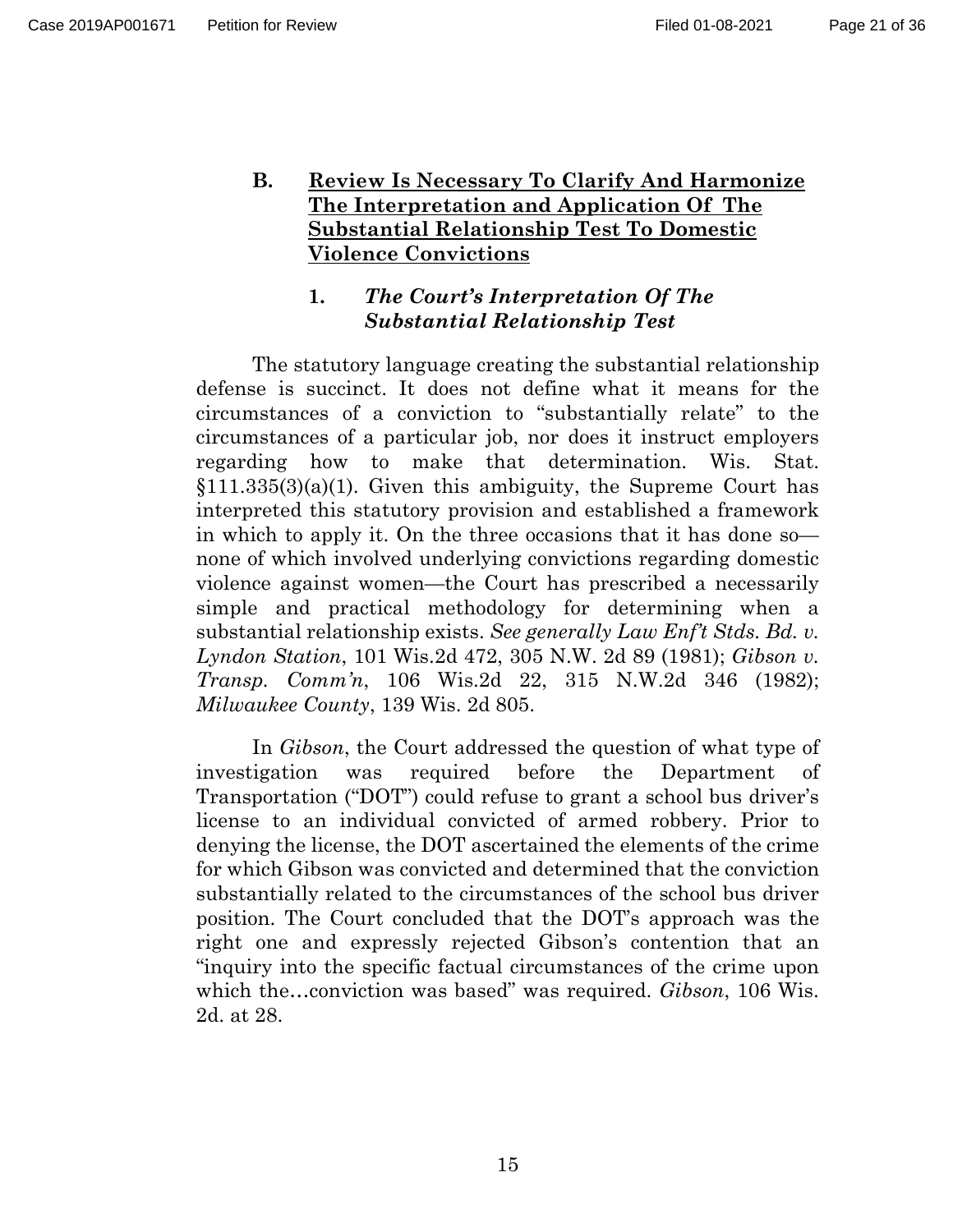After reviewing the elements of Gibson's armed robbery conviction, it found they "indicate[d] a disregard for both the personal and property rights of others" and a "propensity to use force or the threat of force to accomplish one's purposes." *Id.* Without requiring the DOT to present proof that children on any school bus Gibson might drive would possess "articles of value" which might reignite Gibson's penchant to rob, the Court held that Gibson's conviction substantially related to the job because it indicated personal characteristics "contradictory to the extreme patience, level-headedness and avoidance of the use of force" necessary in a school bus driver. *Id.* at 27-28. The Court's holding implicitly rejected the notion that the substantial relationship test requires an identity between the context in which the offenses were committed and the context in which the job duties are carried out.

In *Milwaukee County*, the Court addressed the questions "what is the nature of the inquiry required by [the substantial relationship test]?" and "[w]hat procedure is required in order that courts may assess the 'circumstances' in [a] particular case?" *Milwaukee County*, 139 Wis.2d at 818. It held that there must "be a semblance of practicality about what the test requires" so that employers using it can "proceed in their employment decisions in a confident, timely, and informed way." *Id.* at 826-827. As a result as it did in *Gibson*—the Court rejected any interpretation of the test that would require "a full blown…hearing" regarding the unique facts surrounding the conviction and instead instructed employers and reviewing tribunals to focus on the "general facts" and "general, character-related circumstances." *Id.* at 825. Further, the Court did not require an employer to assess the level of risk associated with a particular individual's conviction record, but instead *assumed* that the risk was "unreasonable" and need not be shouldered by an employer if the general character traits and inclinations to behave in a certain way reflected by the convictions could reappear in the workplace. *Id.* at 823 ("[T]he legislature has had to determine how to assess when the risk of recidivism becomes too great for the citizenry to bear. *The test is* when the circumstances of the offense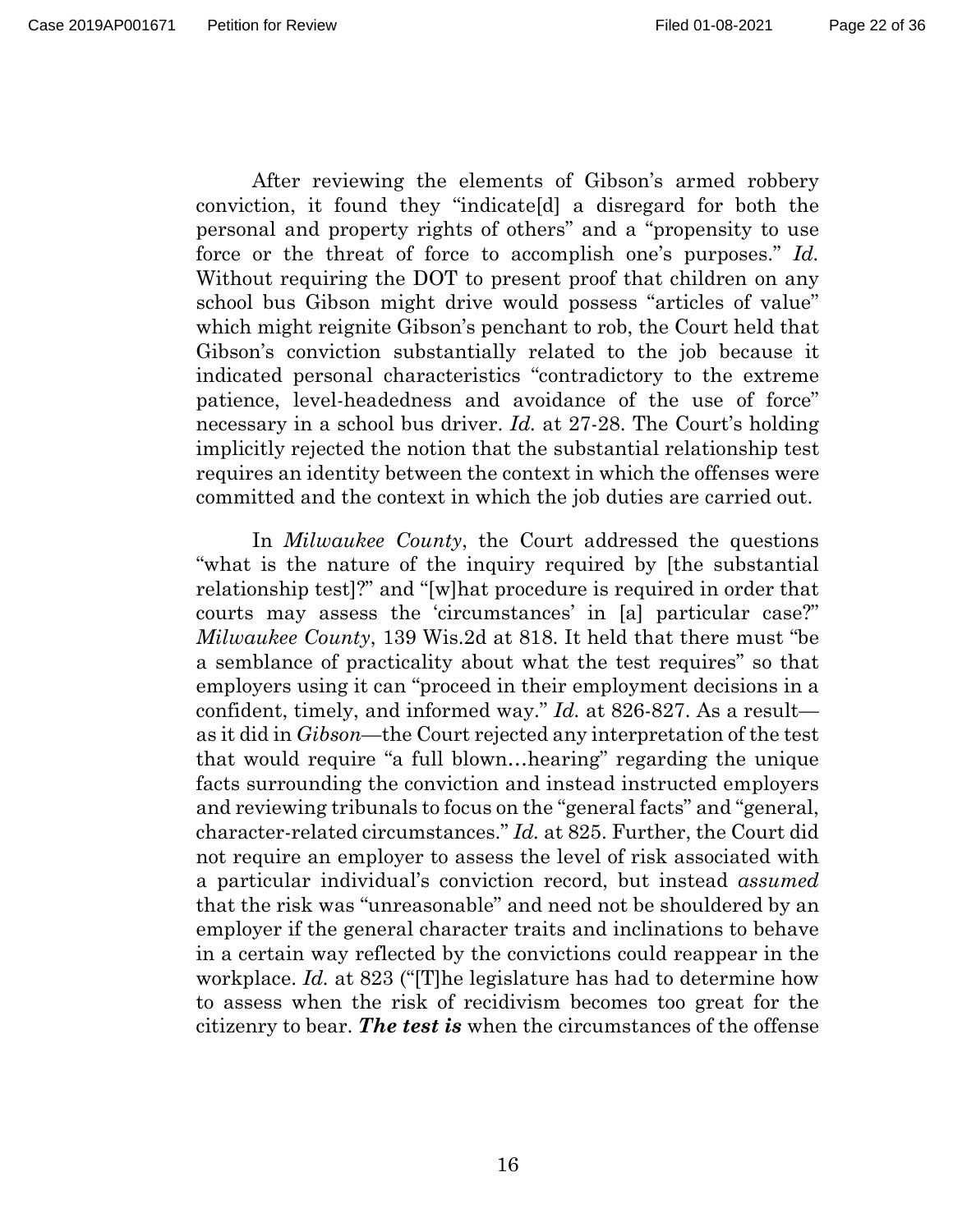and the particular job are substantially related.") (emphasis added).

#### **2.** *LIRC's Inconsistent Interpretation And Application Of The Substantial Relationship Test*

## **a. LIRC's Focus On General Facts And Character Circumstances Involving Non-Domestic Violence Convictions**

In a number of cases following *Gibson* and *Milwaukee County*, LIRC has properly avoided considering superficial matters relating to the context of the offense. Rather it has concluded that simply because the conduct for which the individual was convicted occurred *outside* the employment setting did not mean that the conviction was not substantially related to the job.

For instance, in *Weston v. ADM Milling Co.*, ERD Case No. CR200300025 (LIRC Jan. 18, 2006), LIRC found that a substantial relationship existed between Weston's convictions for second degree sexual assault and aggravated battery and the circumstances of the factory pack and load position he sought. Applying the "common sense approach" required under *Gibson* and *Milwaukee County*, LIRC found that the traits associated with the convictions—disregard for the health and safety of others, particularly women; the use of force to obtain sexual gratification; the use of violence to achieve control over others or resolve conflicts; the inability to control anger or other emotions—substantially related to the circumstances of the position, which entailed unrestricted access to unsecured property, work with little supervision in close proximity to others (including female employees), and location in a vast facility with many hiding places and high noise levels. *Id.*

Notably, LIRC flatly rejected the argument that because none of Weston's crimes occurred in an employment setting, the substantial relationship test could not be met, concluding instead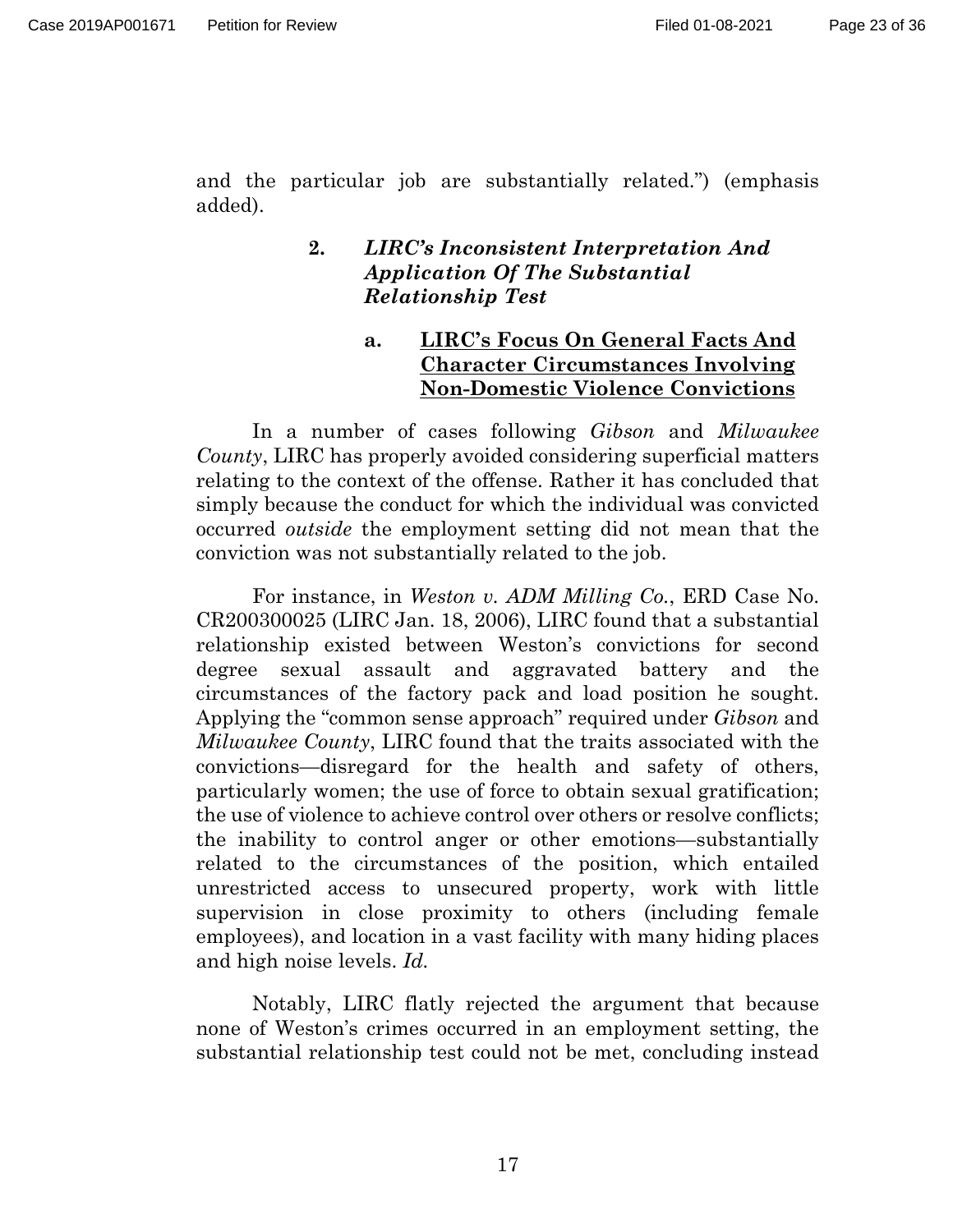that the test did not "requir[e] an identity between the context in which the offenses were committed and the context in which the job duties are carried out." *Id.; see also Benna v. Wausau Ins. Cos.*, ERD Case No. 8401264 (LIRC July 10, 1989) ("[T]he Complainant's suggestion that the substantial relationship test can be met only if the contexts of the offense and the job duties are identical is a misstatement of the substantial relationship test.").

LIRC reached a similar conclusion in *Hoewisch v. St. Norbert Coll.*, ERD Case No. CR200800730 (LIRC Aug. 14, 2012). There, an associate professor for teacher education instructed college students on how to teach elementary, middle, and high school students and visited the elementary and secondary schools where her college students taught. *Id.* She lost her job when she was convicted of child abuse for spanking her foster daughter with a spatula. *Id.*

In determining that Hoewisch's conviction substantially related to her job, LIRC did not analyze whether the familial relationship between Hoewisch and her foster daughter was similar to that between Hoewisch and the children she encountered in her job, or whether Hoewisch was likely to develop such a relationship with them. Rather, it utilized the "common sense" approach this Court requires and held that the character traits associated with the offense—inability to control anger, frustration, or other emotions toward children; disregard and failure to accept responsibility for the health and safety of children; poor selfcontrol, etc.—were substantially related to the circumstances of Hoewisch's associate professor position, which required regular contact with children. *Id.* As would have been true for Palmer's employment at Cree, LIRC concluded that Hoewisch "would not be able to guarantee that she would not find herself alone with a child under 12 years of age" (or in Palmer's case, alone with a woman).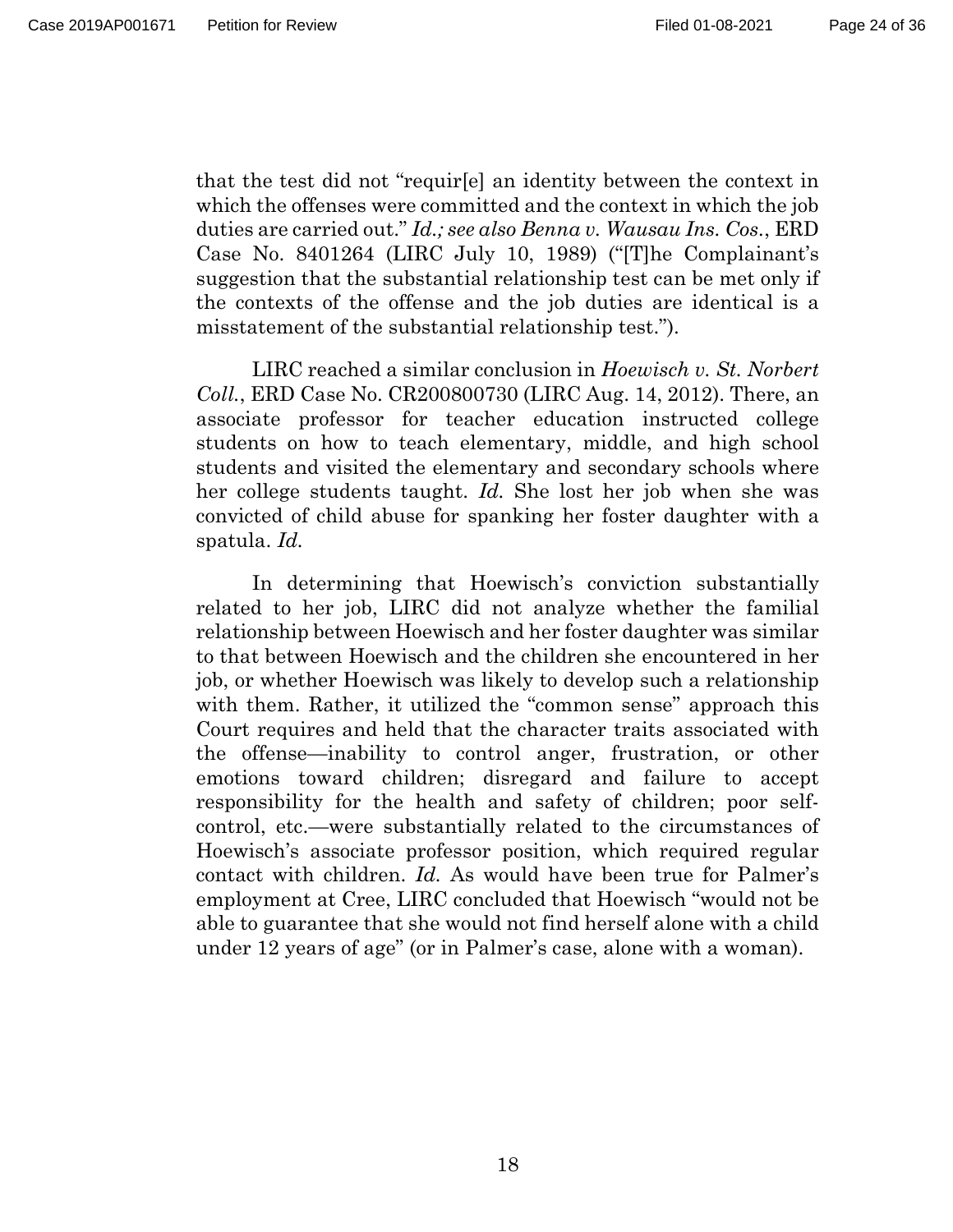$\overline{a}$ 

#### Page 25 of 36

#### **b. LIRC's Context-Specific Inquiry In Cases Involving Domestic Violence**

Surprisingly, although LIRC's interpretation and application of the substantial relationship test in *Weston* and *Hoewisch* complied with the practical approach this Court requires, its decisions involving the domestic battery or sexual assault of women do not.

For instance, in *Robertson v. Family Dollar Stores, Inc.*, ERD Case No. CR200300021 (LIRC Oct. 14, 2005), LIRC reversed the ERD's decision finding that a substantial relationship existed between Robertson's conviction for second degree sexual assault and his stocker position. In so concluding, LIRC acknowledged that the character traits evidenced by a conviction for second degree sexual assault included "a willingness to engage in a nonconsensual sexual act." *Id.* Nevertheless, inexplicably analyzing the context in which Robertson's offense occurred—i.e., it "stemmed from a domestic incident which occurred in his home and involved his girlfriend"—LIRC found that there was no evidence suggesting that Robertson "pose[d] a general danger to all females." *Id.* In contrast to its holdings in *Weston* and *Hoewisch*, LIRC held that "the mere fact that there could conceivably be a scenario in which [Robertson] could assault someone without being heard does not warrant a conclusion that the job presented a substantial opportunity to do so."[3](#page-24-0) *Id.*

Similarly, while offering lip service to this Court's general rule that "the circumstances of the offense are gleaned from a review of the elements of the crime," in *Knight v. Wal-Mart Stores East LP*, ERD Case No. CR200600021 (LIRC Oct. 11, 2012), LIRC nonetheless relied upon its analysis of the underlying facts and

<span id="page-24-0"></span><sup>3</sup> Even if LIRC's analysis of context was proper, which it was not, the facts are easily distinguishable from those here. Specifically, Robertson's work environment—unlike that of Palmer—included an always-present security guard and manager (such that he never worked alone) and well-positioned security cameras. *Id.*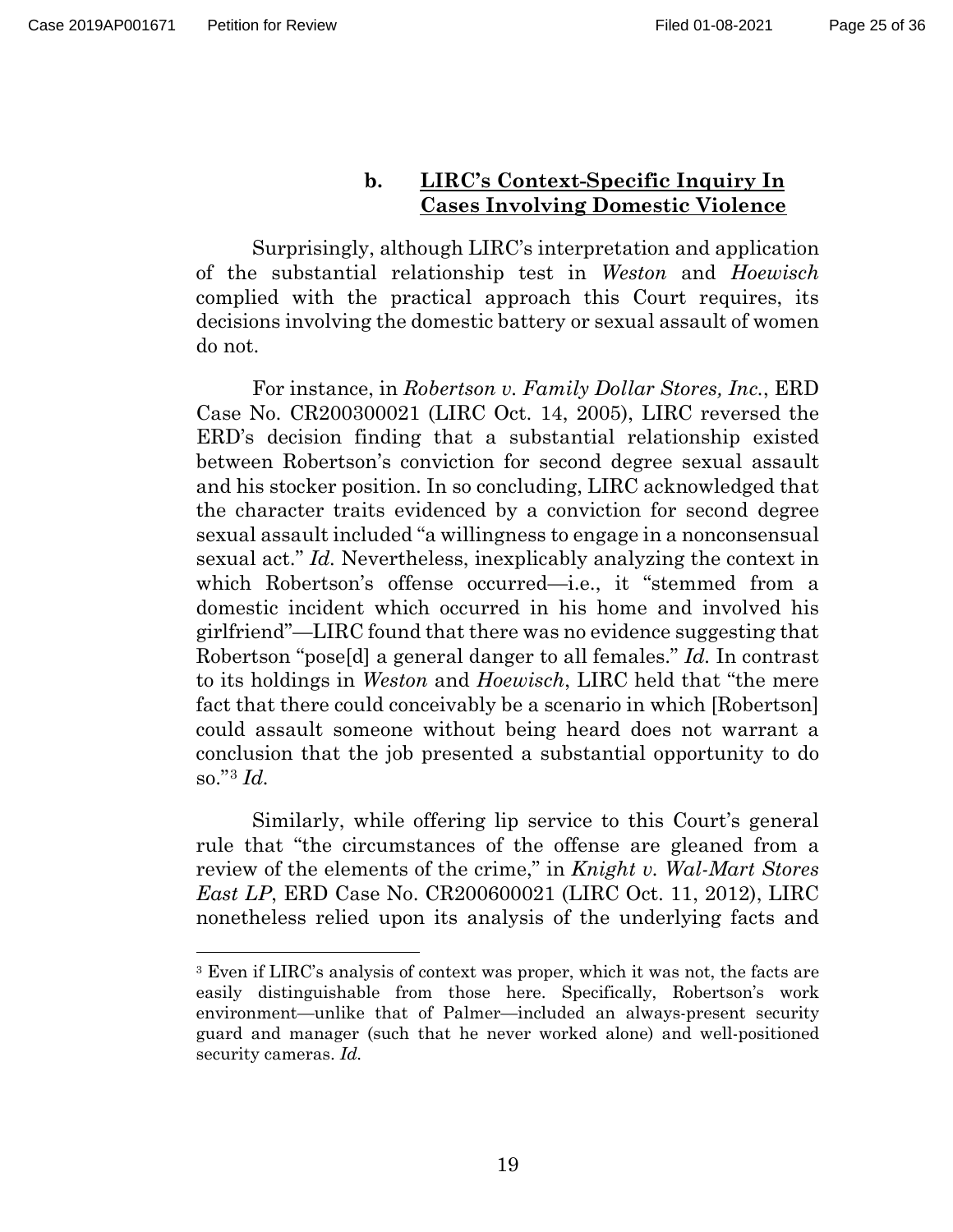$\overline{a}$ 

context involving Knight's convictions for sexual assault, recklessly endangering safety, and false imprisonment in concluding that the circumstances of his convictions did not substantially relate to the circumstances of his warehouse position:

[The] convictions were all based upon a single incident that took place in November of 1994. The victim…was an individual with whom the complainant had a dating relationship, but who was attempting to end that relationship. The incident took place in the complainant's home where [the victim] and the complainant were watching a movie together. The complainant threatened [the victim] with a gun and a knife, threatened to kill himself, and had sex with her against her will.

As was true in *Weston*, LIRC recognized that the elements of Knight's offenses revealed character traits including "willingness to obtain sexual gratification by use of force…willingness to restrain another against her…will, and a tendency to act recklessly without regard for the consequences for the safety and well-being of another." Nonetheless, LIRC inexplicably held that Knight's personal relationship with his victim and his decision to engage in criminal conduct in a "domestic setting" meant that "the context of [his] crimes was distinct from the context of his work environment at Wal-Mart."[4](#page-25-0)

<span id="page-25-0"></span><sup>4</sup> Again, distinguishable from the facts here, LIRC found that Knight's work environment and his activities and movements *were* heavily monitored. *Id.* Relying on these factors, LIRC concluded that the circumstances of Knight's job did not provide a significant opportunity to reoffend and therefore it was "not necessary to rely on the so-called 'domestic setting' of the complainant's crimes in order to reach the conclusion that they are not substantially related to the circumstances of the job." *Id.*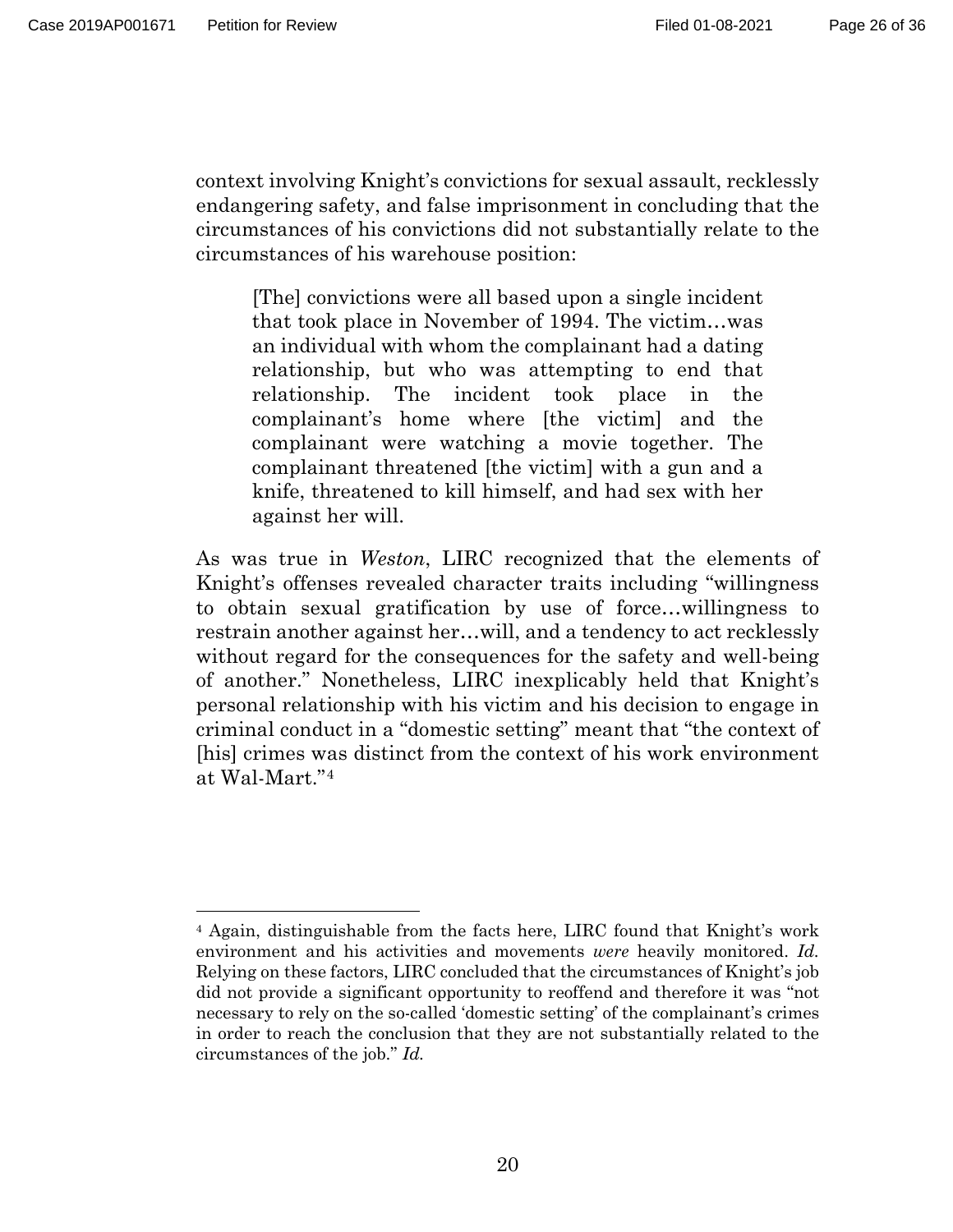#### **3.** *The Misapplication Of The Substantial Relationship Test In This Case*

With the exception of one common thread, the case at hand is far more akin to *Weston* and *Hoewisch* than *Robertson* and *Knight*. LIRC acknowledged that the character traits associated with the violent crimes Palmer committed included disregard for the health and safety of others, particularly women; willingness to obtain sexual gratification by use of force; use of violence to achieve control over others; and inability to control anger or other emotions. (App. 028-029). And like in *Weston* and *Hoewisch*, the uncontroverted evidence established that the Applications Specialist position would have provided Palmer with largely unsupervised access in a cavernous and largely unmonitored facility to those he repeatedly victimized, i.e., women. What's more, Palmer's job entailed unsupervised meetings, road trips, and overnight hotel stays in which he would interact with Cree's clients, potential clients, and the public.

Consistency is a virtue in administrative determinations and—in the context of the WFEA—allows employers to proceed in a "confident, timely and informed way." *Milwaukee County*, 139 Wis.2d at 826-827; *see also Johnson Controls, Inc. v. Employers Ins. of Wausau,* 2003 WI 108, ¶95, 264 Wis. 2d 60, 665 N.W.2d 257 (recognizing that frequent departure from prior case precedent undermines confidence in the reliability of decisions). Had LIRC properly and consistently applied the substantial relationship test in this case, the result would have mirrored that in *Weston* and *Hoewisch*. Instead, ignoring the very elements and workplace characteristics that have previously proven dispositive, LIRC and the Court of Appeals reached the opposite outcome.

Contrary to this Court's admonition concerning the substantial relationship test, through their decisions here (and in other cases) LIRC and the Court of Appeals have effectively required employers to engage in the untenable exercise of ascertaining and examining the factual underpinnings of an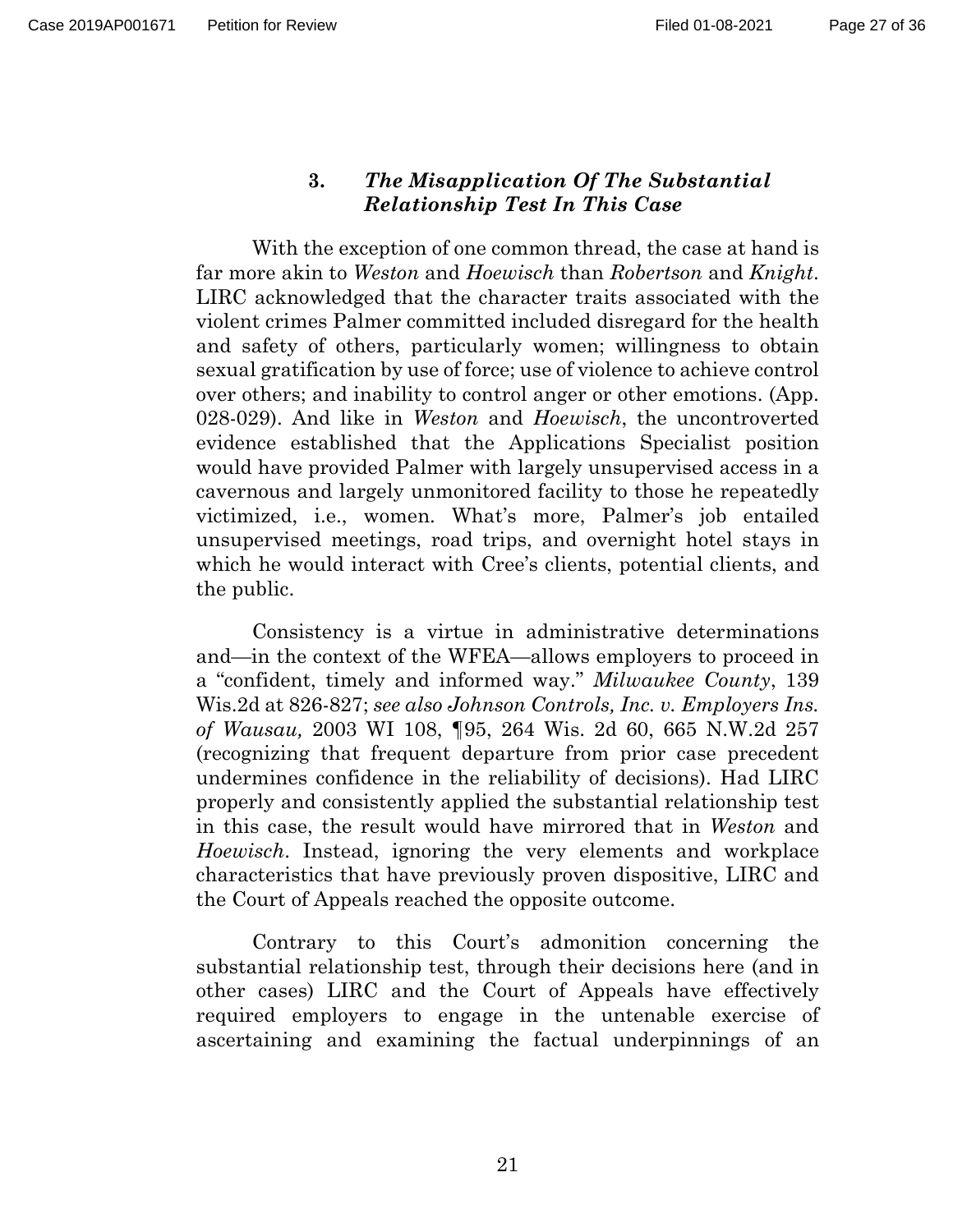$\overline{a}$ 

individual's criminal convictions rather than looking at the elements of the crime and the opportunity to re-offend in the workplace. They then strayed even further off course to hold that the context in which the crimes were committed—i.e., where they occurred and against whom—was key. This faulty legal analysis led to the equally faulty holding that Palmer's criminal record demonstrated only a "tendency and inclination to behave a certain way in a particular context—to be physically abusive toward women in a live-in boyfriend/girlfriend relationship," which was not likely to reappear in the work setting.<sup>[5](#page-27-0)</sup> (App. 009,013). And on top of all these errors, not only did this astounding conclusion have no support in the record, but it directly contradicted the unrefuted expert testimony that domestic batterers like Palmer are likely to be violent in the workplace.

LIRC's inconsistent and haphazard application of the substantial relationship test in cases involving violent domestic crimes has hopelessly complicated what this Court requires to be a practical and straightforward test. Further, it has exposed employers, employees, and the public to unjustifiable risk of recidivism in the workplace, and has created a fog of uncertainty as to how employers are to determine whether an applicant's conviction(s) are substantially related to his employment. The Supreme Court must therefore grant review as necessary to harmonize the law, provide employers with appropriate guidance as to how to comply with it, and protect the public.

<span id="page-27-0"></span><sup>5</sup> In so holding, LIRC and the Court of Appeals also ignored the many dissimilarities between this case and *Robertson* and *Knight*, including in the level of supervision and monitoring in the workplace. So too, they ignored Palmer's proven recidivism. Unlike in *Robertson*, here it cannot be said that "twenty years have elapsed since the conviction without the complainant's having reoffended" and therefore he "does not pose a general threat to all females, such that the mere presence of females in the workplace would create a risk of recidivism for him." *Robertson* (LIRC Oct. 14, 2005). Palmer had just been released from prison at the time he applied at Cree and his most recent convictions involved the *third* woman he had been convicted of brutally assaulting.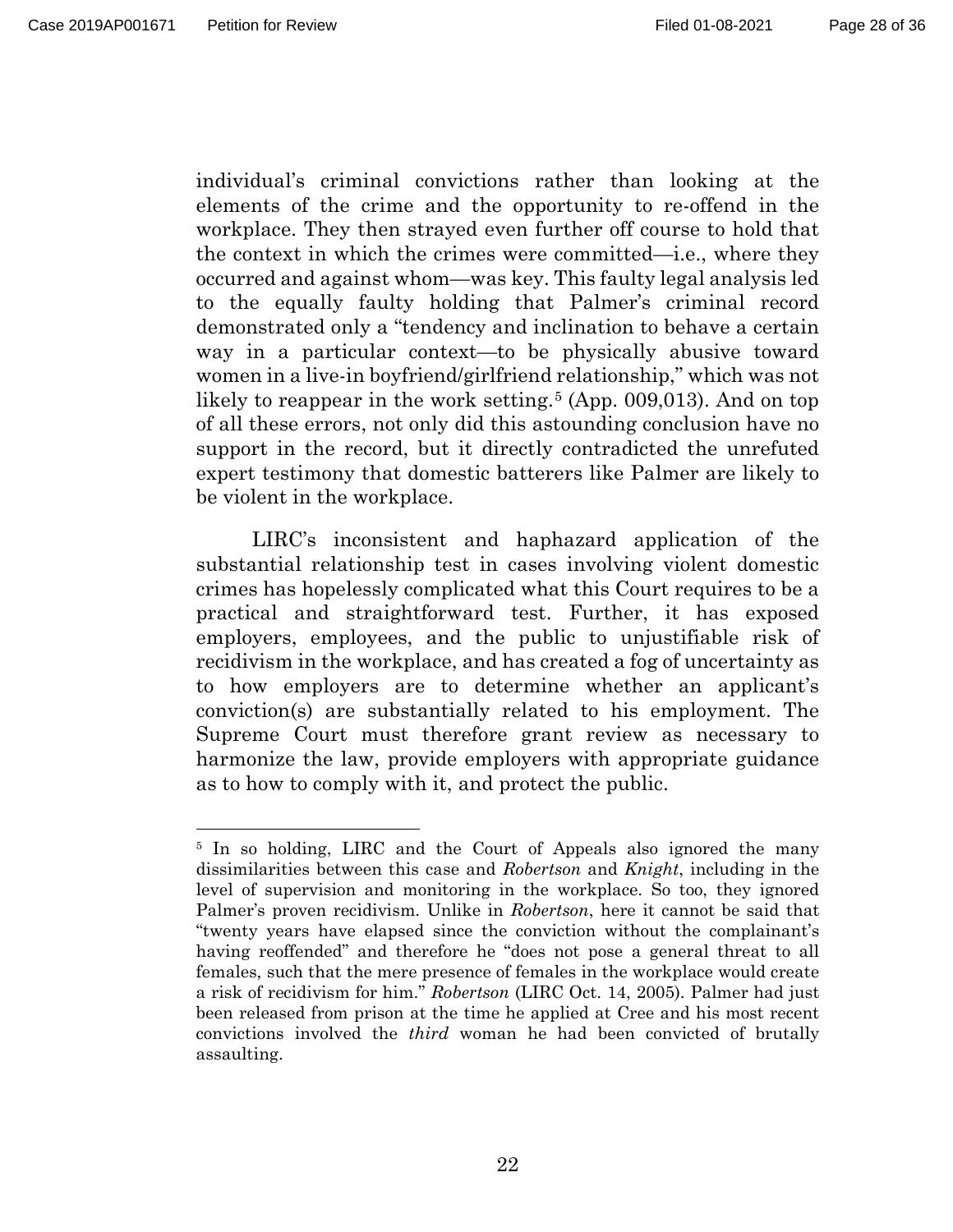## **II. The Court Should Review LIRC's Erroneous And Unsupported Credibility And Weight Determinations**

Even ignoring LIRC's faulty application of the substantial relationship test—which the Court of Appeals adopted—its ultimate conclusion that Palmer's numerous and repeated convictions for violence against women were not substantially related to the Applications Specialist position required it to entirely disregard the undisputed evidence in this case. While it is generally not the function of a reviewing court to "judge the credibility of the witnesses or the weight of the evidence on review," LIRC's evidentiary decisions require the Supreme Court to either clarify the law or consider a change to its policy. *Samens v.* LIRC, 117 Wis. 2d 646, 660, 345 N.W.2d 432 (1984). Specifically—in the absence of *any* conflicting evidence—may LIRC and reviewing courts disregard determinative testimony due to alleged credibility or evidentiary weight considerations?

# **A. LIRC And The Court Of Appeals Improperly Disregarded Cree's Unrefuted Testimony Regarding The Nature of The Job And The Opportunity To Reoffend**

Though it was not a specifically enumerated factual finding, LIRC's finding that Palmer's work environment would *not* be particularly stressful, and that it was not clear whether he would be traveling, interacting, or socializing with women when visiting Cree clients or at trade shows he would be required to attend, was key to its determination that the circumstances of Palmer's convictions did not substantially relate to the circumstances of the Applications Specialist job. Specifically, given that Palmer's convictions evinced underlying traits which included "inability to control anger, frustration, or other emotions" and "the use of violence to achieve power or to solve problems," the conclusion that the substantial relationship test was not satisfied holds *only if* the job was not stressful and would not provide opportunities for those traits to reappear. (App. 028).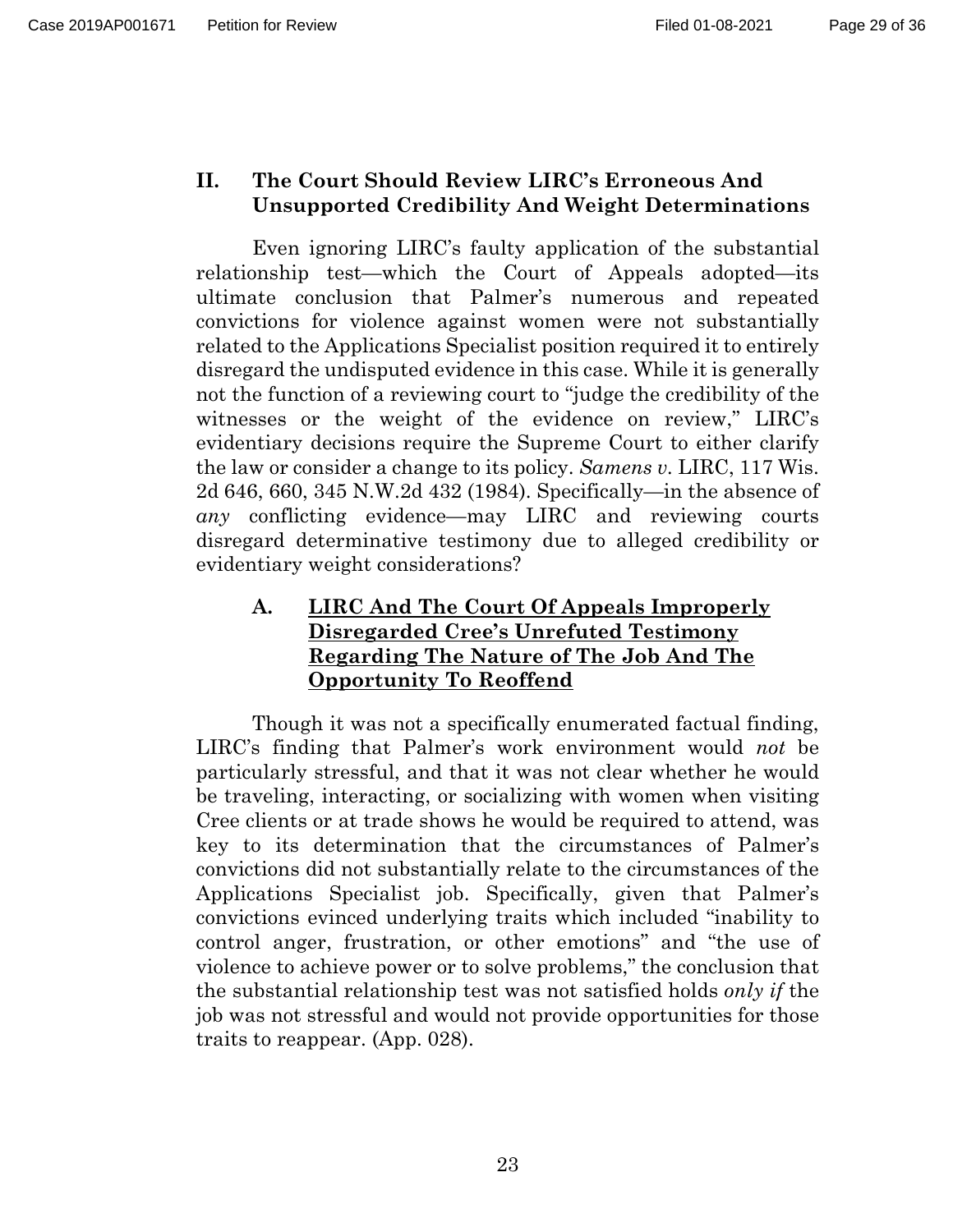The problem is, Motley and Garrett collectively testified that Cree was an employer with "very high expectations" that placed "a lot of pressure" on its employees, that the Applications Specialist work environment was fast-paced and required very quick turnaround, and that communication between and amongst employees was often "blunt." This testimony drew no objections and Palmer offered no contrary evidence that suggested, for instance, that the work environment was actually tranquil and undemanding. (App. 072-073,113).

Although it adopted as fact Motley and Garrett's testimony on a number of other topics, LIRC inexplicably concluded that only as to this point—both Motley and Garrett were insufficiently credible and elaborate. *Id.* And it also disregarded their testimony about the required unsupervised travel to Cree's customers and trade shows, during which Palmer would inevitably interact with women. Disregarding these undisputed facts, or finding them "not credible," allowed LIRC to make the factual finding that the Applications Specialist position did not entail "the types of interactions with co-workers or with the public that might raise a concern that the complainant would act in a violent manner." *Id.*

LIRC's credibility determinations and associated findings of fact were subsequently—and erroneously—adopted by the Court of Appeals. While Wis. Stat. §227.57(6) provides that a reviewing court "shall not substitute its judgment for that of the agency as to the weight of the evidence on any *disputed* finding of fact," there were *no disputed facts here*. *See also Jaeger Baking Co. v. Kretschmann*, 96 Wis. 2d 590, 594, 292 N.W.2d 622, 624 (1980) (holding that no deference will be accorded an agency finding when the finding is based entirely on uncontroverted evidence). Rather, Cree's testimony regarding the stressful nature of the work environment, and the unsupervised outside meetings and travel required, was undisputed in every respect—no one objected to it and no one offered conflicting testimony. Just as a reviewing court is not bound to accept LIRC's decision as to the weight of an undisputed fact, so too due process and common sense dictate that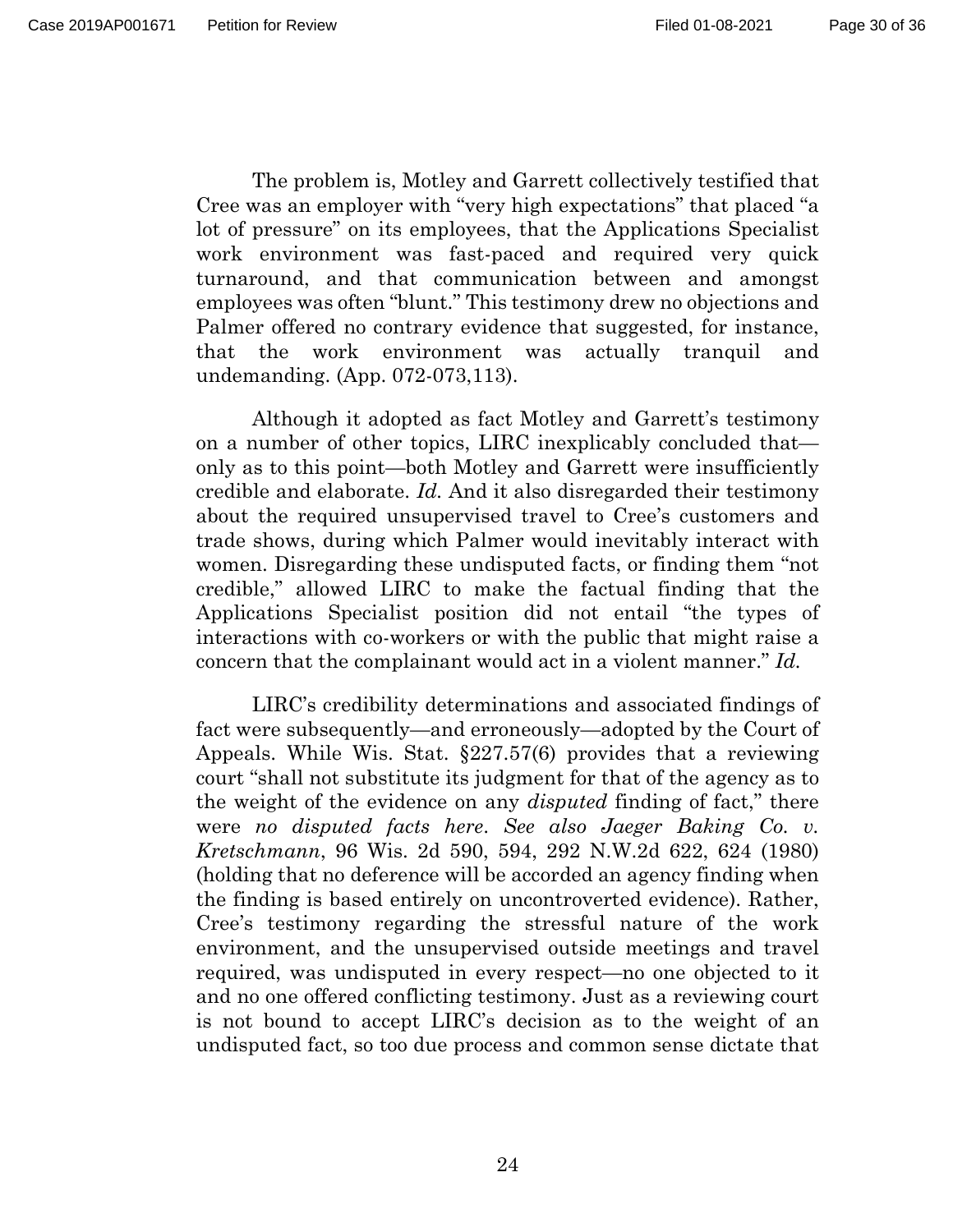it should not be bound to accept LIRC's rejection of completely unrefuted testimony as either incredible or simply to be disregarded.

Further, while Wis. Stat. §227.57(6) did not require the court to adopt LIRC's weight determination, it did obligate the court to affirmatively act "if it f[ound] that the agency's action depend[ed] on any finding of fact that [wa]s not supported by substantial evidence." *See also Universal Foods Corp. v. LIRC*, 161 Wis. 2d 1, 7, 467 N.W.2d 793, 795 (Ct. App. 1991) citing *Link Indust., Inc. v. LIRC*, 141 Wis. 2d 551, 558, 415 N.W.3d 574 (Ct. App. 1987) ("We are bound to accept the findings of the commission unless the evidence was insufficient or incredible as a matter of law."). LIRC's conclusions—which the Court of Appeals acknowledged "may have made a difference"—that the work environment was not stressful and provided no opportunity to reoffend finds *no* support in the record. Indeed, one can only reach that conclusion by ignoring all available evidence on these subjects.

Pursuant to Wis. Stat. §809.62(1r)(a) and (c)(3), the Supreme Court should accept review of this case to resolve the question of whether LIRC may make wholly unsupported credibility determinations which are contradicted by undisputed evidence, or otherwise completely disregard undisputed facts, and whether a reviewing court should accept such outcome determinative actions. In the absence of intervention by this Court, the disregard of relevant and undisputed evidence under the guise of "credibility determinations" will continue to occur and will deprive parties of the fundamental due process right to rely upon relevant and undisputed witness testimony.

## **B. LIRC And The Court Of Appeals Improperly Disregarded Dr. Hanusa's Unrefuted Expert Testimony**

In similar fashion, both LIRC and the Court of Appeals improperly rejected Dr. Hanusa's unrefuted expert testimony that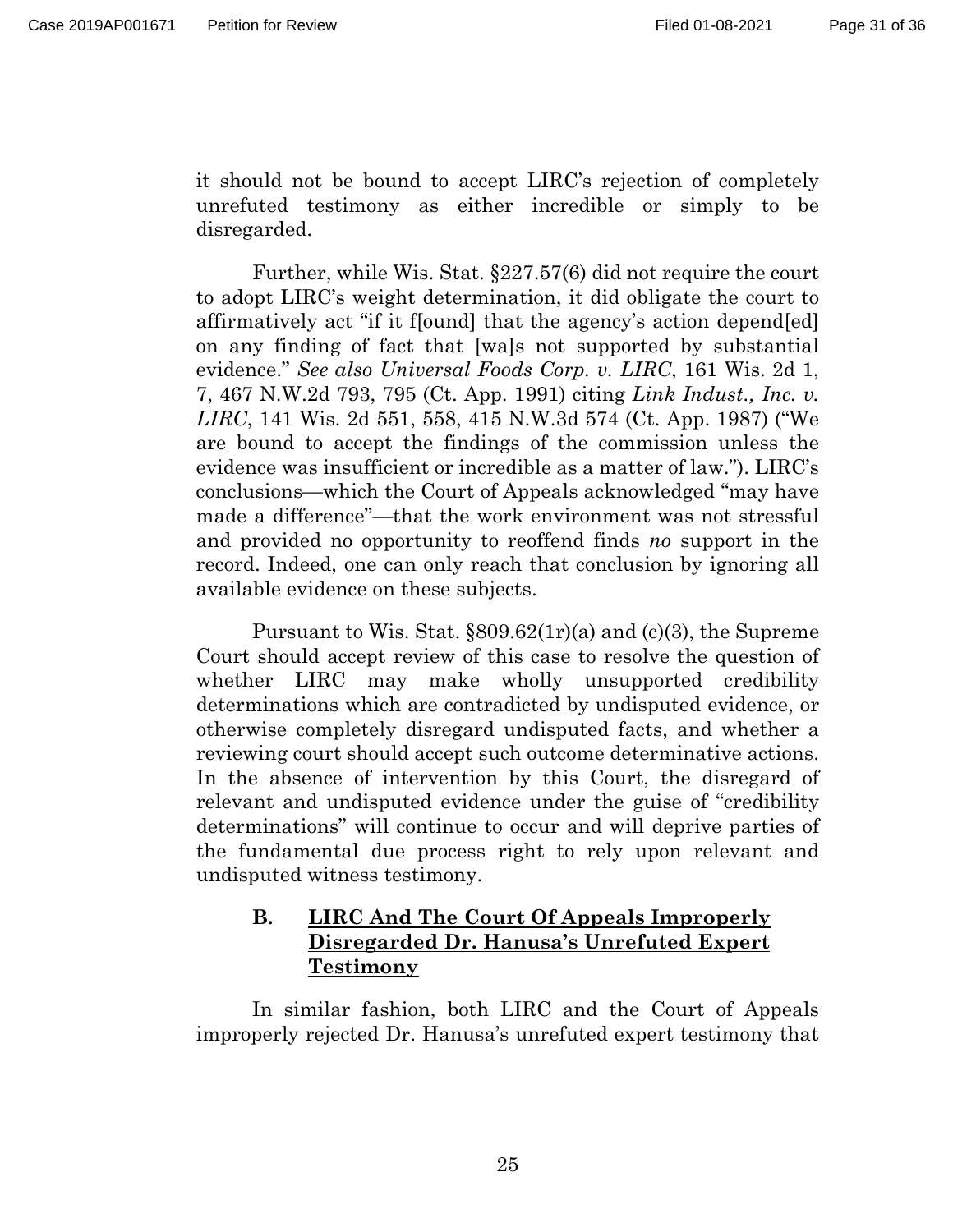there *is* a correlation between a male batterer's willingness to engage in domestic violence and his willingness to engage in generalized violence, including in the workplace.

Though the record was devoid of *any* evidence (expert or otherwise) contradicting Dr. Hanusa's experientially and academically supported testimony, LIRC justified its decision to give it *no* weight—and to treat violence of male domestic batterers as only being relevant in a home setting—because Dr. Hanusa did not personally evaluate Palmer or consider his completion of anger management and criminal thinking courses. (App. 032). LIRC's "no weight" determination misapplied the substantial relationship test and what is relevant under it (i.e., the elements of the crime, not the unique factual underpinnings of the offense) and was therefore improper as a matter of law. Further, in rejecting Dr. Hanusa's testimony, LIRC once more deviated from its own prior decisions. Review by this Court is therefore necessary to correct this outcomedeterminative error and clarify and harmonize the law.

Dr. Hanusa was not called upon to opine as to Palmer's *individualized* suitability for the position at issue or the efficacy of his supposed rehabilitation efforts. This is because—as this Court has admonished and LIRC has concluded in other decisions—any individualized assessment regarding Palmer's suitability for the position or unique risk of recidivism was irrelevant. *Milwaukee County*, 139 Wis. 2d at 823-824; *Sheridan v. United Parcel Serv.*, ERD Case No. CR20024955 (LIRC July 11, 2005) (holding that ALJ properly excluded testimony from complainant's treating psychologist as to the complainant's individual character traits and his likelihood of re-offending); *Jackson v. Summit Logistics Servs., Inc.*, ERD Case No. CR200200067 (LIRC Oct. 30, 2003) ("Incorporating a detailed analysis of a particular applicant's risk for recidivism into the substantial relationship test would be inconsistent with the recognition that the test must be practical for employers.").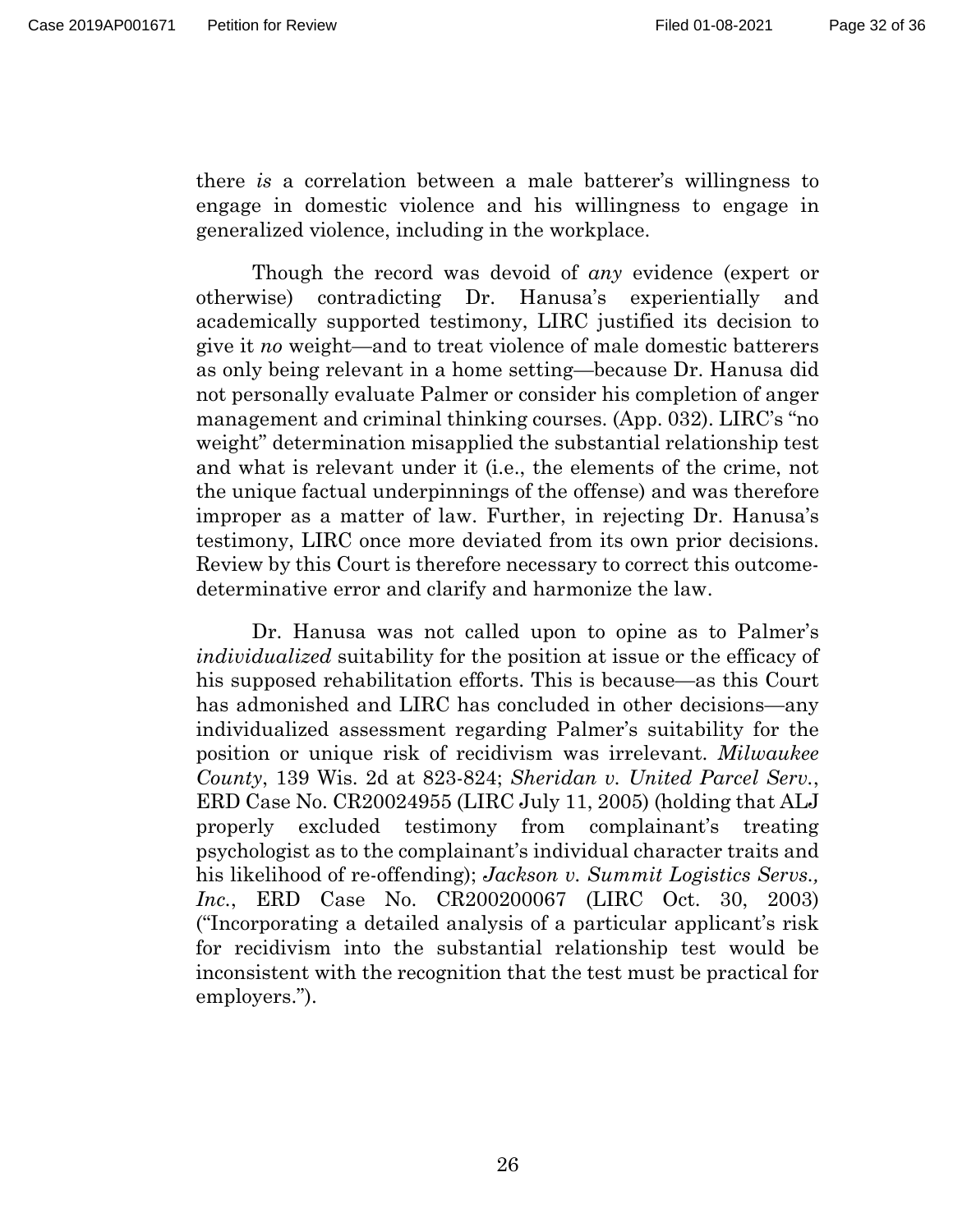The critical analysis under the substantial relationship test is of "the character traits necessarily exhibited by an individual who commits a particular offense, as gleaned from an examination of the elements of the offense." *Sheridan*, (LIRC July 11, 2005). Dr. Hanusa spoke directly to this issue, offering 40 years of experience supported by the academic community regarding the general character traits associated with the crimes of male batterers including their penchant to use violence to achieve power or solve problems, regardless of the physical setting in which they find themselves.

Though the agency has neither a Ph.D. in social work with a specialty in domestic violence, nor 40 years of experience researching and treating male batterers, and though it has not developed the State of Wisconsin's certification program for batterer treatment providers, LIRC nonetheless chose to disregard Dr. Hanusa's *undisputed* expert testimony in favor of its personal and wholly unsupported belief that domestic batterers never harm women in the workplace. But LIRC's belief finds *no* support in the hearing record, or any past hearing record for that matter. Accordingly, the Court of Appeals was not bound by and should have rejected both LIRC's weight determination and its related finding that the tendency of male batters to use violence to achieve power or solve problems is *not* likely to recur in the work setting. *Link*, 141 Wis. 2d at 558; Wis. Stat. §227.57(6). LIRC cannot be permitted to ignore uncontested evidence in order to make up its own facts. Rather, under Wis. Stat. §227.57(6), this Court (and any reviewing court) must set aside LIRC's action because it depends on findings not supported by substantial evidence in the record.

#### **CONCLUSION**

For all of the foregoing reasons, Cree respectfully requests that the Court grant this petition in order to clarify the law, to establish guidelines necessary to allow employers to understand and competently and consistently apply the substantial relationship test, to ensure the proper consideration of undisputed,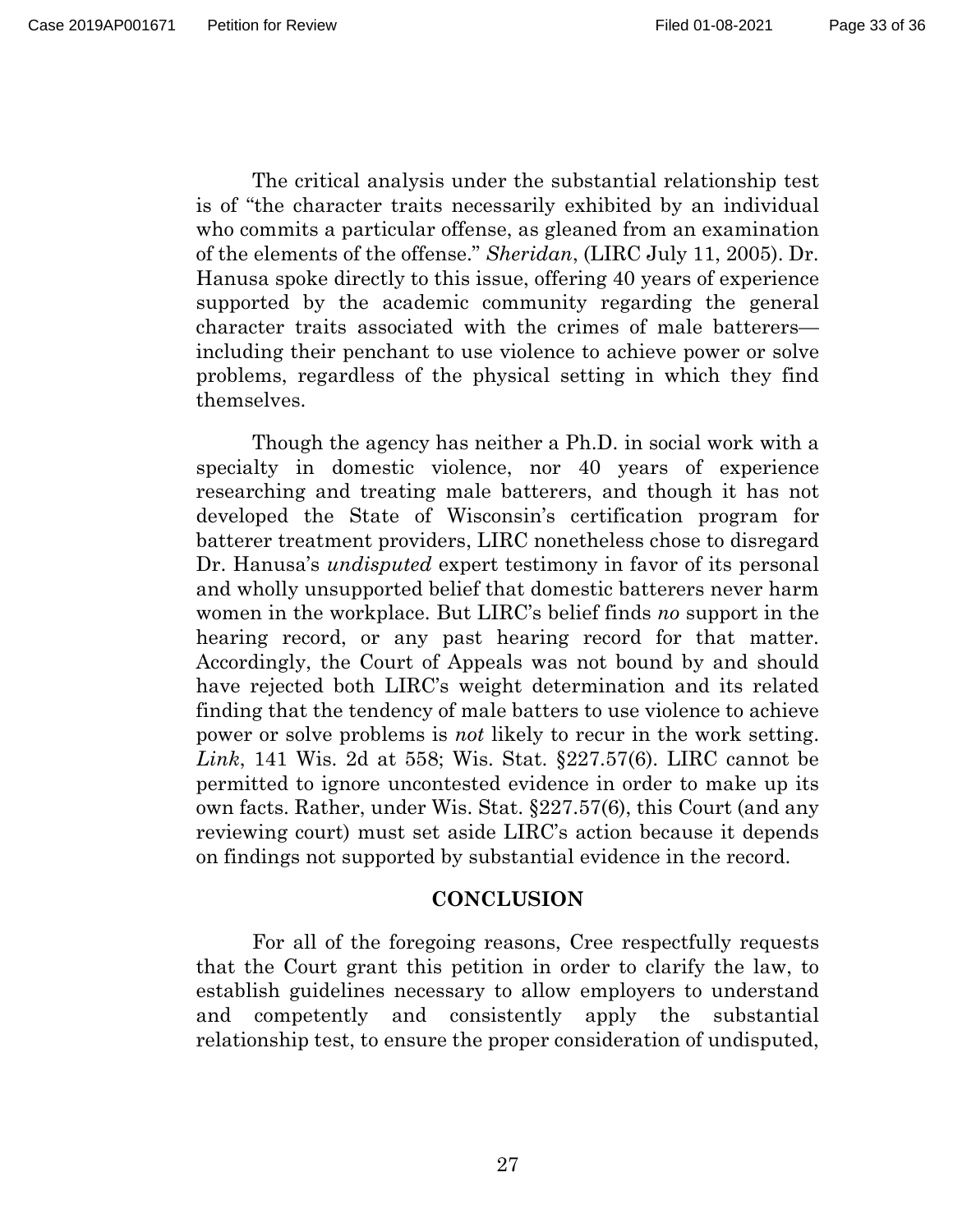Page 34 of 36

outcome determinative evidence, and to otherwise protect the public from the unreasonable risk of placing criminals in work settings in which they have the real opportunity to reoffend.

Date: January 8, 2021.

QUARLES & BRADY LLP

Rindsey W. Darlis

Robert H. Duffy (State Bar No.1010996) Lindsey W. Davis (State Bar No.1089654)

411 East Wisconsin Avenue Suite 2350 Milwaukee, WI 53202 (414) 277-5000

robert.duffy@quarles.com lindsey.davis@quarles.com

*Counsel for Petitioner-Respondent, Cree, Inc.*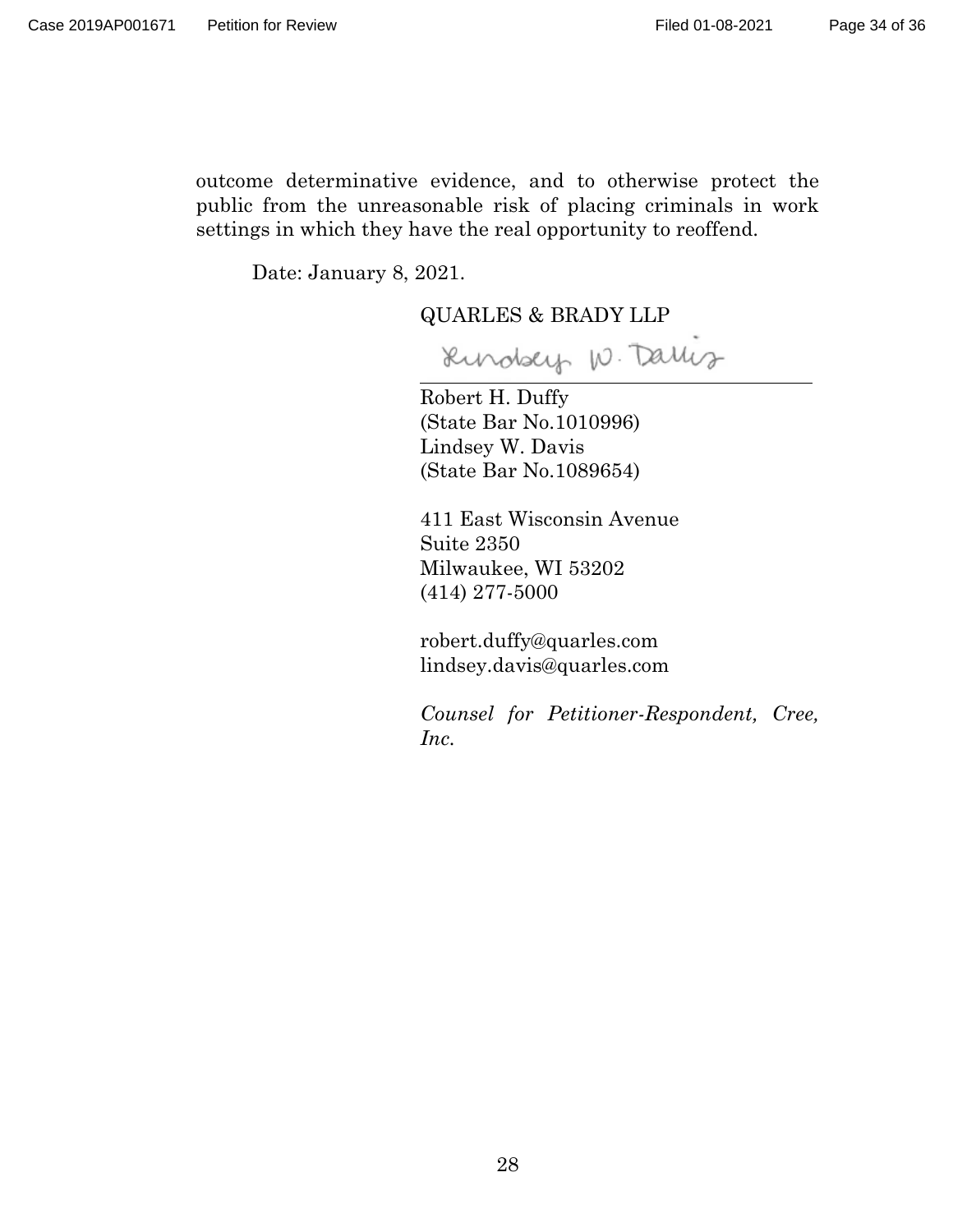#### Page 35 of 36

#### **FORM AND LENGTH CERTIFICATION**

I hereby certify that this petition conforms to the rules contained in Wis. Stat. §§809.62(2), 809.62(4), and 809.81 for a petition and appendix produced with a proportional serif font. The length of this brief is 7,936 words, including footnotes.

Rundsey W. Daris

Lindsey W. Davis

#### **CERTIFICATION REGARDING ELECTRONIC BRIEF**

I hereby certify that I have submitted an electronic copy of this brief, including the appendix, which complies with the requirements of Wis. Stat. §809.19(12) and (13). I further certify that this electronic brief is identical in content to the printed form of the brief filed as of this date.

Rundsey W. Dallis

#### **APPENDIX CERTIFICATION**

I hereby certify that filed with this petition, either as a separate document or as a part of this petition, is an appendix that complies with Wis. Stat. §809.62(2)(f). No portion of the record is required by law to be confidential.

Rindsey W. Darlis

Lindsey W. Davis